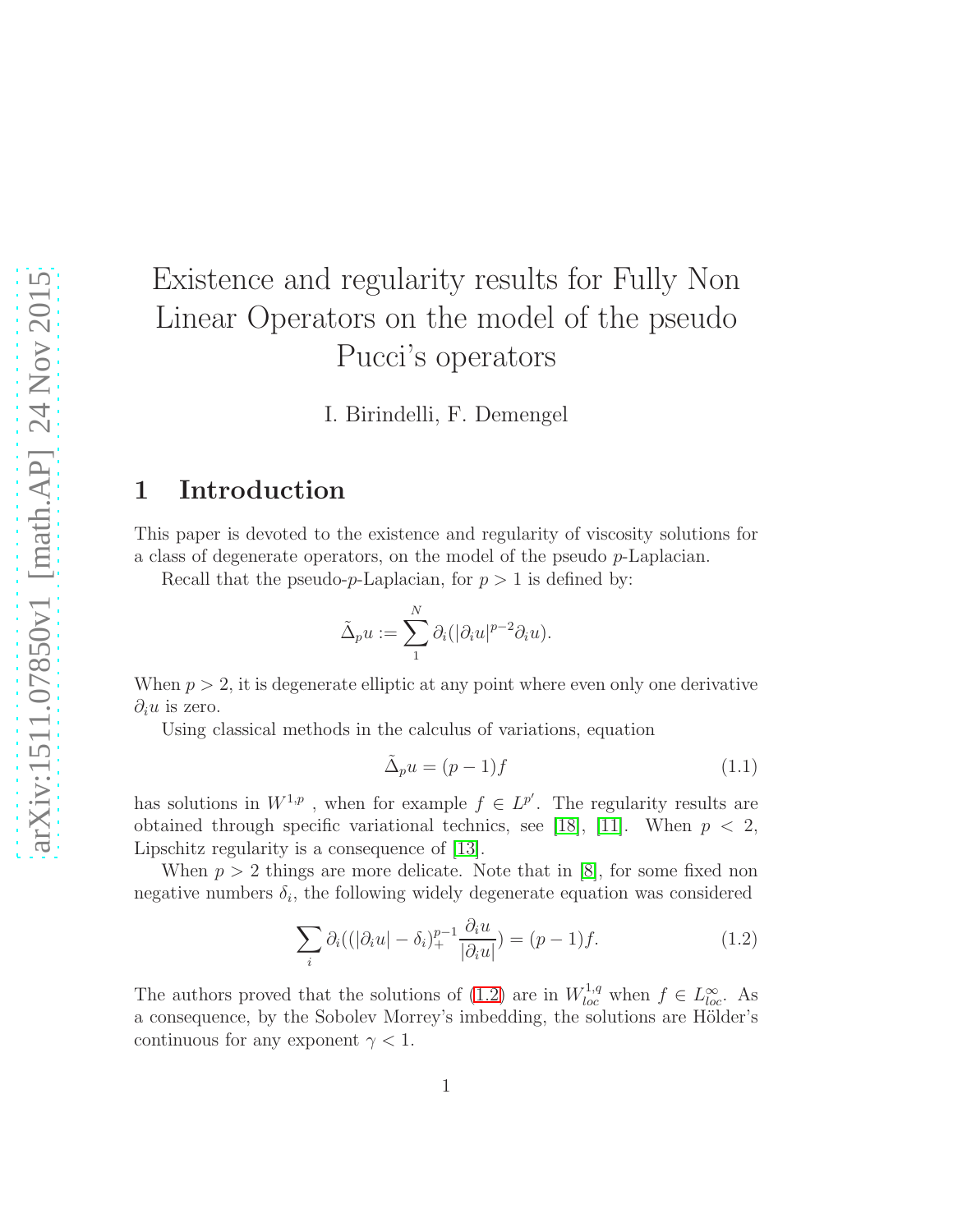The Lipschitz interior regularity for [\(1.1\)](#page-0-1) has been very recently proved by the second author in [\[12\]](#page-22-3). The regularity obtained concerns Lipschitz continuity for viscosity solutions. Since weak solutions are viscosity solutions, (see also [\[3\]](#page-21-0)), she obtains Lipschitz continuity for weak solutions when the forcing term is in  $L^{\infty}_{loc}$ .

At the same time, in [\[7\]](#page-22-4), the local Lipschitz regularity of the solutions of [\(1.2\)](#page-0-0) has been proved when either  $N = 2$ ,  $p \ge 2$  and  $f \in W_{loc}^{1,p'}$  or  $N \ge 3$ ,  $p \ge 4$ , and  $f \in W_{loc}^{1,\infty}$ . Remark that [\(1.2\)](#page-0-0) can also be written formally as

$$
\sum_{i} (|\partial_i u| - \delta_i)_+^{p-2} \partial_{ii} u = f.
$$

Hence viscosity solutions have an obvious definition, and with the methods employed in  $[12]$ , one can prove, in particular, that the solutions are Hölder's continuous for any exponent  $\gamma < 1$ . Unfortunately the Lipschitz continuity for viscosity solution of [\(1.2\)](#page-0-0) cannot be obtained in the same way.

Let us state the precise assumptions that hold in this paper and present our main result. Fix  $\alpha > 0$ , and for any  $q \in \mathbb{R}^N$  let  $\Theta_\alpha(q)$  be the diagonal matrix with entries  $|q_i|^{\frac{\alpha}{2}}$  on the diagonal, and let X be a symmetric matrix.

Let F be defined on  $\mathbb{R}^N \times \mathbb{R}^N \times S$ , continuous in all its arguments, which satisfies  $F(x, 0, M) = F(x, p, 0) = 0$  and

(H1) For any  $M \in S$  and  $N \in S$ ,  $N \geq 0$ , for any  $x \in \overline{\Omega}$ 

<span id="page-1-1"></span>
$$
\lambda tr(\Theta_{\alpha}(q)N\Theta_{\alpha}(q)) \le F(x, q, M+N) - F(x, q, M) \le \Lambda tr(\Theta_{\alpha}(q)N\Theta_{\alpha}(q)) \tag{1.3}
$$

(H2) There exist  $\gamma_F \in ]0,1]$  and  $c_{\gamma_F} > 0$  such that for any  $(q, X) \in \mathbb{R}^N \times S$ 

<span id="page-1-2"></span>
$$
|F(x,q,X) - F(y,q,X)| \leq c_{\gamma_F}|x-y|^{\gamma_F}|q|^{\alpha}|X| \tag{1.4}
$$

(H3) There exists  $\omega_F$  a continuous function on  $\mathbb{R}^+$  such that  $\omega_F(0) = 0$ , and as soon as  $(X, Y)$  satisfy for some  $m > 0$ 

<span id="page-1-3"></span>
$$
-m\left(\begin{array}{cc} I & 0 \\ 0 & I \end{array}\right) \leq \left(\begin{array}{cc} X & 0 \\ 0 & Y \end{array}\right) \leq m\left(\begin{array}{cc} I & -I \\ -I & I \end{array}\right) \tag{1.5}
$$

then

<span id="page-1-0"></span>
$$
F(x, m(x-y), X) - F(x, m(x-y), Y) \le \omega_F(m|x-y|^{\frac{\alpha+2}{\alpha+1}}) + o(m|x-y|^{\frac{\alpha+2}{\alpha+1}}) \tag{1.6}
$$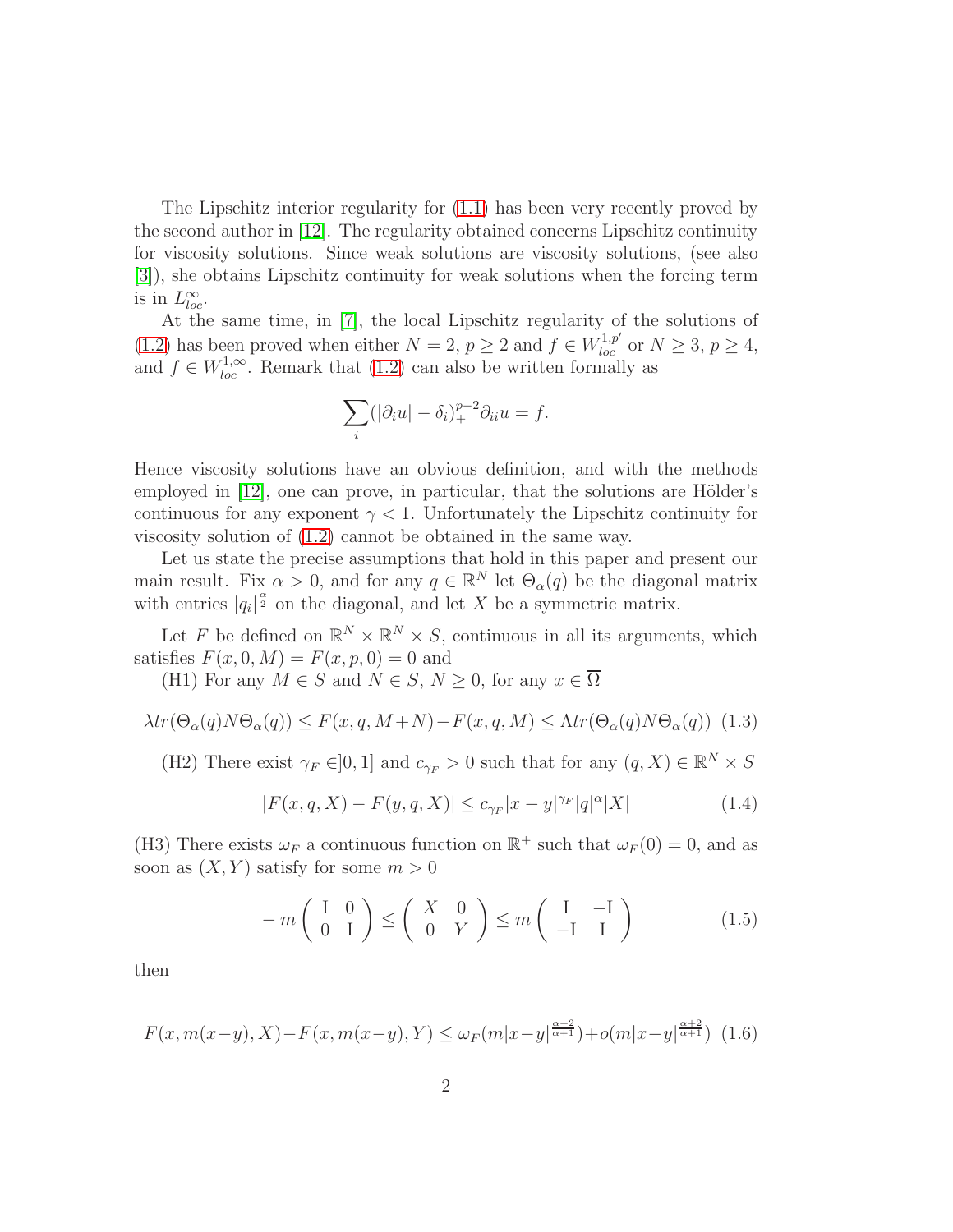when  $m$  goes to infinity.

(H4) There exists  $c_F$  such that for any  $p, q \in \mathbb{R}^N$ , for all  $x \in \mathbb{R}^N$ ,  $X \in S$ 

<span id="page-2-0"></span>
$$
|F(x, p, X) - F(x, q, X)| \le c_F ||p|^\alpha - |q|^\alpha ||X| \tag{1.7}
$$

Note that the pseudo - Pucci's operators, for  $0 < \lambda < \Lambda$ 

$$
\mathcal{M}_{\alpha}^{+}(q, X) = \Lambda tr((\Theta_{\alpha}(q)X\Theta_{\alpha}(q))^{+}) - \lambda tr((\Theta_{\alpha}(q)X\Theta_{\alpha}(q))^{-})
$$
  
= 
$$
\sup_{\lambda I \leq A \leq \Lambda I} tr(A\Theta_{\alpha}(q)X\Theta_{\alpha}(q)).
$$

and

$$
\mathcal{M}_{\alpha}^{-}(q, X) = -\mathcal{M}_{\alpha}^{+}(q, -X)
$$

satisfy all the assumptions above.

We will also consider equations with lower order terms. Precisely, let  $h$ defined on  $\mathbb{R}^N\times\mathbb{R}^N$  , continuous with respect to its arguments, which satisfies on any bounded domain Ω

<span id="page-2-1"></span>
$$
|h(x,q)| \le c_{h,\Omega}(|q|^{1+\alpha} + 1)
$$
\n(1.8)

Our main result is the following.

<span id="page-2-3"></span>**Theorem 1.1.** Let  $\Omega$  be a bounded domain and f be continuous and bounded in  $\Omega$ . Under the conditions [\(1.6\)](#page-1-0), [\(1.3\)](#page-1-1), [\(1.4\)](#page-1-2), [\(1.7\)](#page-2-0) and [\(1.8\)](#page-2-1), let u be a solution of

<span id="page-2-2"></span>
$$
F(x, \nabla u, D^2 u) + h(x, \nabla u) = f \quad \text{in} \quad \Omega. \tag{1.9}
$$

Then, for any  $\Omega' \subset\subset \Omega$ , there exists  $C_{\Omega'}$ , such that for any  $(x, y) \in \Omega'$ 

$$
|u(x) - u(y)| \leq C_{\Omega'}|x - y|.
$$

This will be a consequence of the more general result Theorem [3.1](#page-6-0) in section three.

We shall construct in Section 4 a super-solution of [\(1.9\)](#page-2-2) which is zero on the boundary. Ishii's Perron method, since the comparison principle holds, leads to the following existence's result :

<span id="page-2-4"></span>**Theorem 1.2.** Suppose that  $\Omega$  is a bounded  $\mathcal{C}^2$  domain and let F and h satisfy [\(1.3\)](#page-1-1), [\(1.6\)](#page-1-0), [\(1.7\)](#page-2-0), (H3), and [\(1.8\)](#page-2-1). Then for any  $f \in \mathcal{C}(\overline{\Omega})$  there exists u a viscosity solution of

$$
\begin{cases}\nF(x, \nabla u, D^2 u) + h(x, \nabla u) = f(x) & \text{in } \Omega \\
u = 0 & \text{on } \partial\Omega\n\end{cases}
$$

Furthermore u is Lipschitz continuous in  $\Omega$ .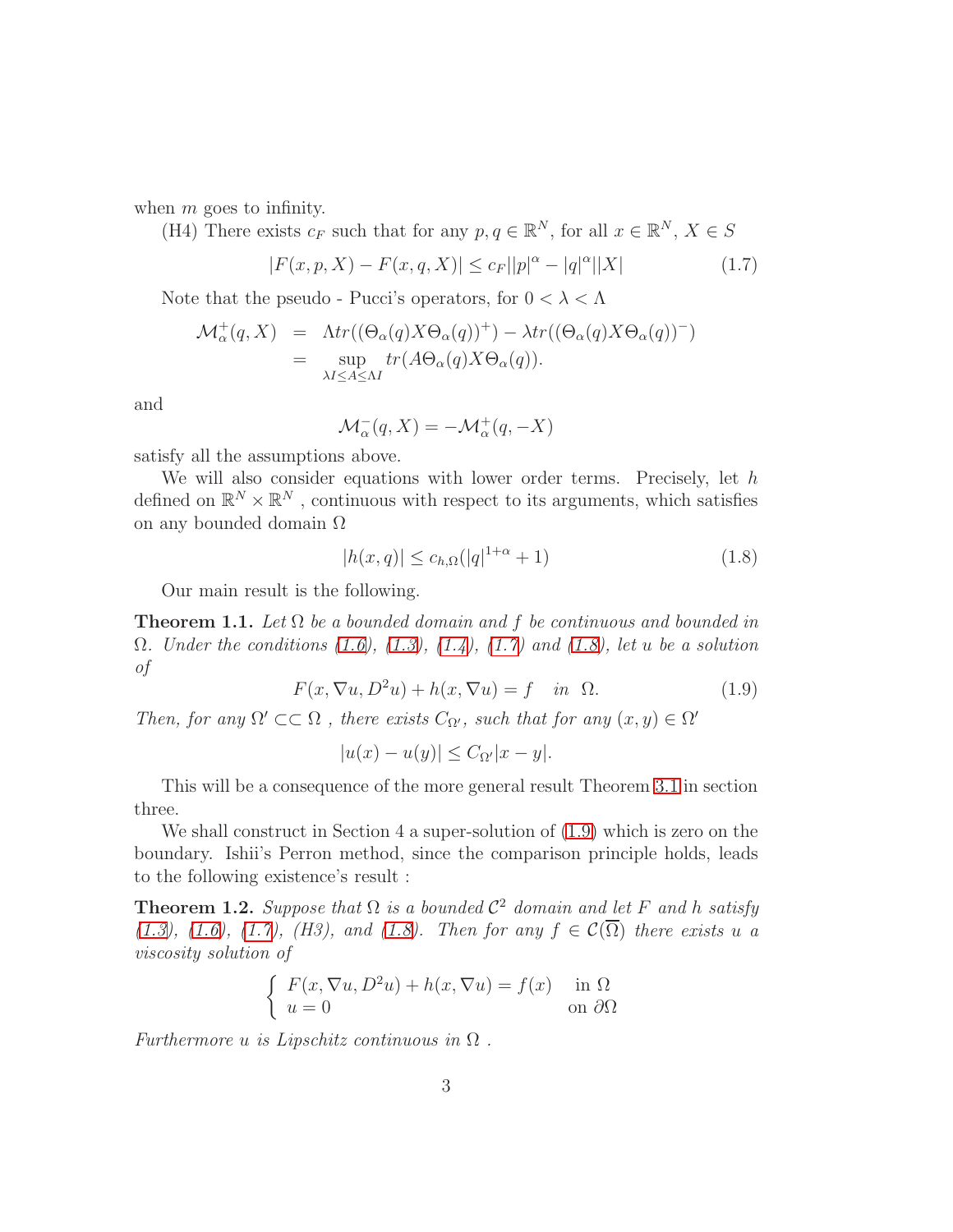Finally in the last section we prove that the strong maximum principle holds. Let us end this introduction by saying a few words about the principal eigenvalues and eigenfunctions, on the model of [\[4\]](#page-21-1). Indeed the regularity and existence results obtained above allow to prove the existence of a principal eigenvalue as long as the operator,  $F$  is in addition homogeneous, precisely :

For any  $(x, p, X)$  and any  $s \in \mathbb{R}$  and  $t \geq 0$ :

$$
F(x, sp, tX) = |s|^{\alpha} t F(x, p, X).
$$

We also suppose that h is continuous with values in  $\mathbb{R}^N$ , and that  $h(x,p) =$  $h(x) \cdot p|p|^{\alpha}$ . Then we can define the two values

$$
\mu^+ = \{ \mu \in \mathbb{R}, \exists \varphi > 0 \text{ in } \Omega, F(x, \nabla \phi, D^2 \phi) + h(x) \cdot \nabla \phi |\nabla \phi|^\alpha + \mu \phi^{\alpha+1} \le 0 \}.
$$

and

$$
\bar{\mu}^- := \sup \{ \mu \in \mathbb{R}, \ \exists \psi < 0 \ \text{in} \ \Omega, \ F(x, \nabla \psi, D^2 \psi) + h(x) \cdot \nabla \psi |\nabla \psi|^\alpha + \mu |\psi|^\alpha \psi \ge 0 \ \}.
$$

As in previous works e.g. [\[4\]](#page-21-1), [\[2\]](#page-21-2) and [\[5\]](#page-22-5) it is easy to prove that below  $\mu^+$  the classical property of maximum principle holds, i.e. if  $\tau < \bar{\mu}^+$  and u is a solution of

$$
F(x, \nabla u, D^2u) + h(x)|\nabla u|^{\alpha}\nabla u + \tau|u|^{\alpha}u \ge 0
$$

such  $u \leq 0$  on  $\partial\Omega$  then  $u \leq 0$  in  $\Omega$ . Similarly, for any  $\tau < \mu^-$ , the minimum principle holds.

Furthermore, one can prove the existence of  $\psi^+ > 0$  and  $\psi^- < 0$  solution, respectively of

$$
F(x, \nabla \psi^+, D^2 \psi^+) + \mu^+ (\psi^+)^{\alpha+1} = 0 \text{ in } \Omega, \ \psi^+ = 0 \text{ on } \partial \Omega,
$$
  

$$
F(x, \nabla \psi^-, D^2 \psi^-) + \mu^- |\psi^-|^{\alpha} \psi^- = 0 \text{ in } \Omega, \ \psi^- = 0 \text{ on } \partial \Omega.
$$

Thus the values  $\mu^+$  and  $\mu^-$  are called "principal eigenvalues".

We will not give proofs for these last results which can be obtained arguing as in [\[5\]](#page-22-5), and using the comparison principle in Theorem [4.1](#page-16-0) and the Lipschitz a priori bounds.

Many questions concerning these very degenerate operators are still open . To name a few let us mention:

Does Alexandroff Bakelman Pucci 's inequality hold true, similarly to the cases treated in [\[14\]](#page-22-6)?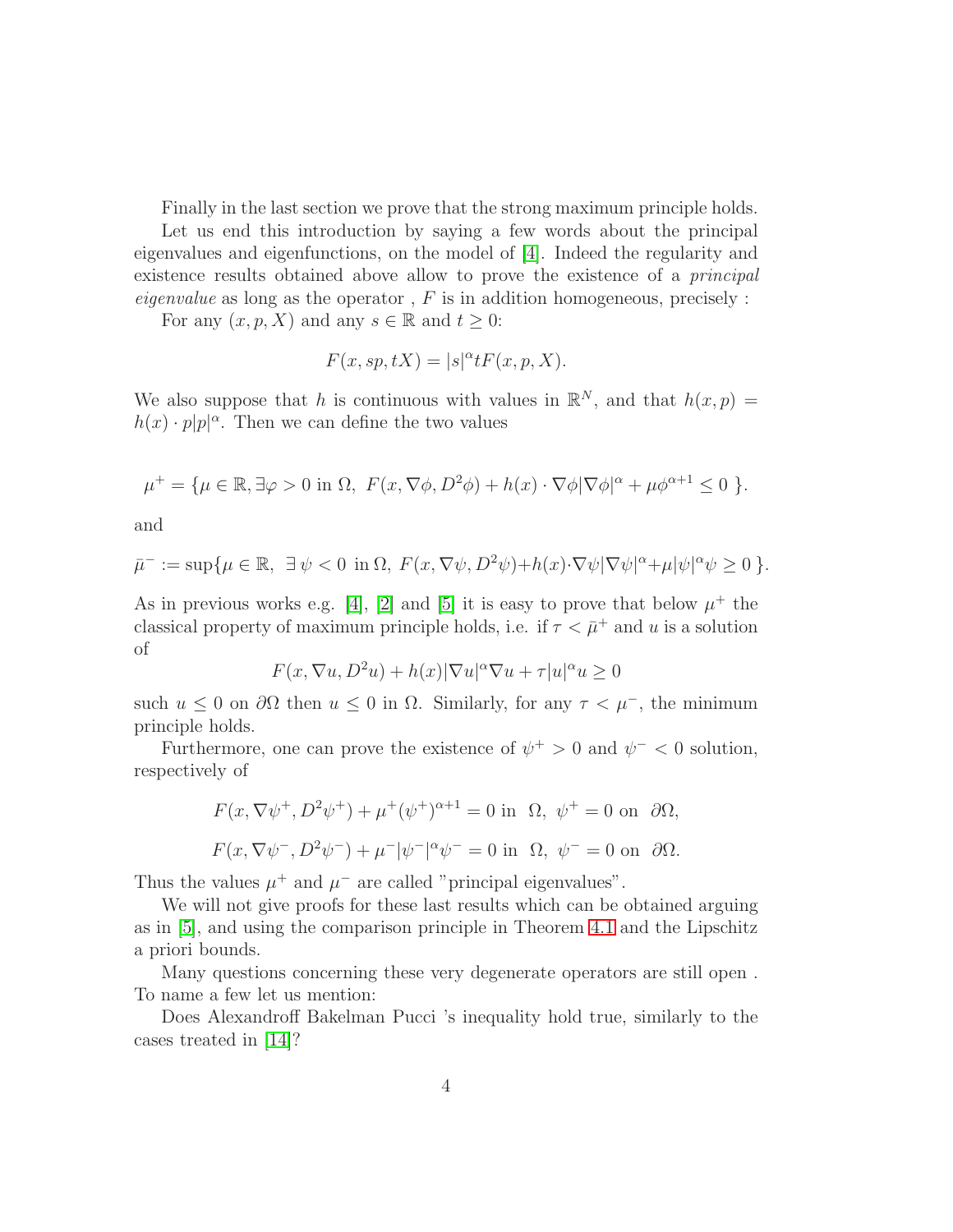Is some Harnack inequality true (still as in  $[14]$ )? Even for the pseudo-p-Laplacian this is not known. Finally the further step in regularity is naturally the  $\mathcal{C}^1$  regularity. Even in the case  $f = 0$  and  $N = 2$  it does not seem easy to obtain.

### 2 Examples

Example 1 : Let

$$
F(x, p, X) := tr(L(x)\Theta_{\alpha}(p)X\Theta_{\alpha}(p)L(x)).
$$

if  $L(x)$  is a Lipschitz and bounded matrix such that  $\sqrt{\lambda}$   $\leq L \leq \sqrt{\Lambda}$  then conditions [\(1.3\)](#page-1-1) and [\(1.4\)](#page-1-2) are obviously satisfied. In order to check the condition (H3), one uses the right inequality in [\(1.5\)](#page-1-3) multiplied by  $\begin{pmatrix} L(x)\Theta_{\alpha}(p) \\ L(x)\Theta_{\alpha}(p) \end{pmatrix}$  $L(y)\Theta_\alpha(p)$  $\setminus$ on the right and by its transpose on the left. Hence

$$
F(x, m(x - y), X) - F(x, m(x - y), -Y)
$$
  
\n
$$
\leq m^{t}(L(x) - L(y))\Theta_{\alpha}^{2}(m(x - y))(L(x) - L(y))
$$
  
\n
$$
\leq m^{\alpha+1}|x - y|^{2+\alpha}
$$

Let us check now condition [\(1.7\)](#page-2-0)

$$
F(x, p, X) - F(x, q, X) = tr(L(x)(\Theta_{\alpha}(p) - \Theta_{\alpha}(q))X(\Theta_{\alpha}(p) + \Theta_{\alpha}(q))L(x))
$$
  
 
$$
\leq \Lambda |X||\Theta_{\alpha}(p)^{2} - \Theta_{\alpha}(q)^{2}|
$$

which yields the result.

Example 2 : We define

$$
F(x, p, X) := a(x) \mathcal{M}_{\alpha}^{\pm}(p, X).
$$

If a is a Lipschitz function such that  $a(x) \ge a_o > 0$  then conditions [\(1.3\)](#page-1-1) and [\(1.4\)](#page-1-2) are satisfied. Let us check the condition (H3).

Recall the following standard extremality property of the Pucci's operators

$$
\mathcal{M}^+(X) \le \mathcal{M}^+(-Y) + \mathcal{M}^+(X+Y) \quad \text{and} \quad \mathcal{M}^-(X) \le \mathcal{M}^-(-Y) + \mathcal{M}^+(X+Y).
$$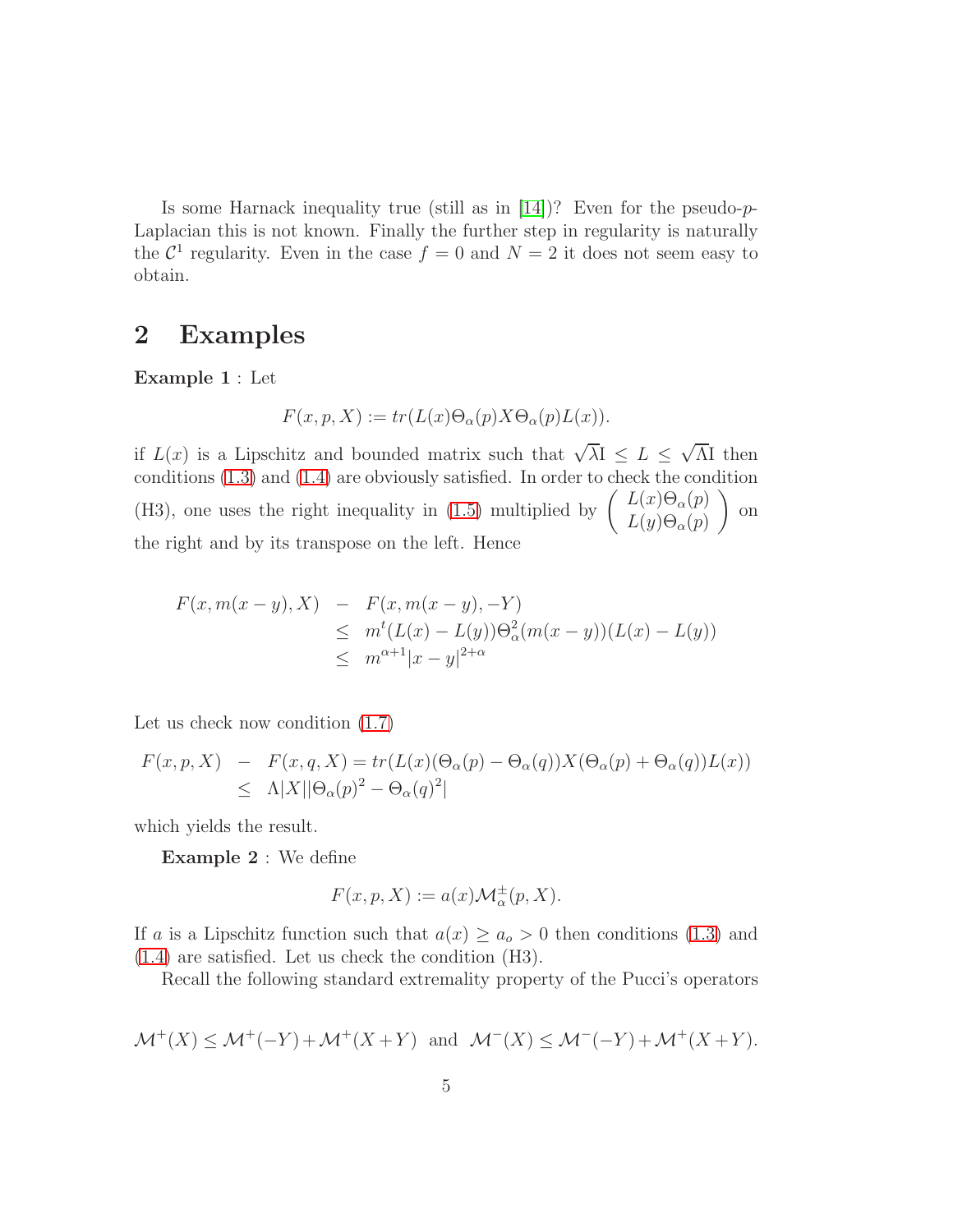Using the identity

 $a(x)\mathcal{M}_{\alpha}^{\pm}(X) = \mathcal{M}^{\pm}(a(x)\Theta_{\alpha}(p)X\Theta_{\alpha}(p)) = \mathcal{M}^{\pm}(\sqrt{a(x)}\Theta_{\alpha}(p)X\Theta_{\alpha}(p)\sqrt{a(x)})$ we have

$$
\mathcal{M}^{\pm}(\sqrt{a(x)}\Theta_{\alpha}(p)X\Theta_{\alpha}(p)\sqrt{a(x)}) \leq \mathcal{M}^{\pm}(\sqrt{a(y)}\Theta_{\alpha}(p)(-Y)\Theta_{\alpha}(p)\sqrt{a(y)}) \n+ \mathcal{M}^{\pm}\left[\sqrt{a(x)}\Theta_{\alpha}(p)X\Theta_{\alpha}(p)\sqrt{a(x)} \n+ \sqrt{a(y)}\Theta_{\alpha}(p)Y\Theta_{\alpha}(p)\sqrt{a(y)})\right].
$$

Multiplying [\(1.5\)](#page-1-3), by the matrix

$$
\left( \begin{array}{cc} \sqrt{a(x)} \Theta_{\alpha}(p) & 0 \\ 0 & \sqrt{a(y)} \Theta_{\alpha}(p) \end{array} \right)
$$

on the left and on the right, one obtains that for  $p = m(x - y)$ ,

$$
\sqrt{a(x)}\Theta_{\alpha}(p)X\Theta_{\alpha}(p)\sqrt{a(x)} + \sqrt{a(y)}\Theta_{\alpha}(p)Y\Theta_{\alpha}(p)\sqrt{a(y)}\leq m(\sqrt{a(x)} - \sqrt{a(y)})^2\Theta_{\alpha}(p)^2\leq m^{\alpha+1}|x-y|^{\alpha}\frac{(a(x) - a(y))^2}{(\sqrt{a(x)} + \sqrt{a(y)})^2}I\leq (\text{Lip }a)^2\frac{m^{\alpha+1}|x-y|^{\alpha+2}}{4a_o}I.
$$

In particular

$$
\mathcal{M}^+(\sqrt{a(x)}\Theta_\alpha(p)X\Theta_\alpha(p)\sqrt{a(x)} + \sqrt{a(y)}\Theta_\alpha(p)Y\Theta_\alpha(p)\sqrt{a(y)})
$$
  

$$
\leq \Lambda(\text{Lip }a)^2N\frac{m^{\alpha+1}|x-y|^{\alpha+2}}{4a_o}.
$$

Let us check finally [\(1.7\)](#page-2-0), for that, it is clear that one can suppose  $a(x) = 1$ , we write

$$
|\mathcal{M}_{\alpha}^{\pm}(p, X) - \mathcal{M}_{\alpha}^{\pm}(q, X)| \leq \mathcal{M}^{+}(\Theta_{\alpha}(p)X\Theta_{\alpha}(p) - \Theta_{\alpha}(q)X\Theta_{\alpha}(q))
$$
  

$$
= \frac{1}{2}\mathcal{M}^{+}[(\Theta_{\alpha}(p)) - \Theta_{\alpha}(q))X(\Theta_{\alpha}(p) + \Theta_{\alpha}(q))
$$
  

$$
+ (\Theta_{\alpha}(p) + \Theta_{\alpha}(q))X(\Theta_{\alpha}(p) - \Theta_{\alpha}(q))]
$$
  

$$
\leq \Lambda|\Theta_{\alpha}^{2}(p) - \Theta_{\alpha}^{2}(q)||X|
$$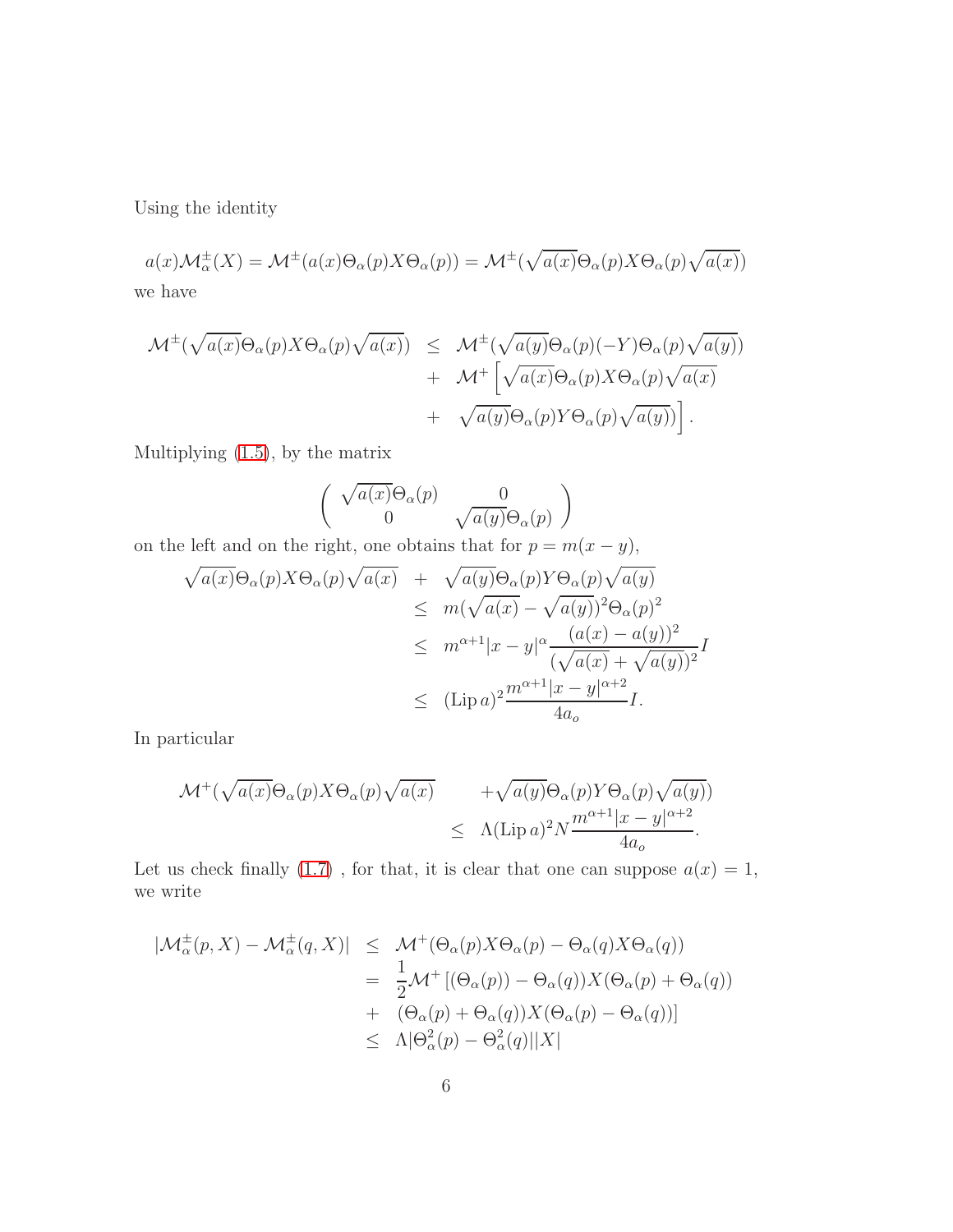### 3 Proof of Lipschitz regularity.

In this section we prove our main result:

<span id="page-6-0"></span>**Theorem 3.1.** Let f and g be continuous and bounded in  $\Omega$ , while F,  $\Omega$  and h satisfy the hypothesis in Theorem [1.1.](#page-2-3) Suppose that u is a bounded USC sub-solution of

$$
F(x, \nabla u, D^2u) + h(x, \nabla u) \ge f \text{ in } \Omega
$$

and v is a bounded LSC super-solution of

$$
F(x, \nabla v, D^2v) + h(x, \nabla v) \le g \text{ in } \Omega.
$$

Then for any  $\Omega' \subset\subset \Omega$  there exists  $C_{\Omega'}$ , such that for any  $(x, y) \in (\Omega')^2$ 

$$
u(x) \le v(y) + \sup_{\Omega} (u - v) + C_{\Omega'} |x - y|.
$$

We start by recalling some general facts.

If  $\psi : \mathbb{R}^N \times \mathbb{R}^N \to \mathbb{R}$ , let  $D_1\psi$  denotes the gradient in the first N variables and  $D_2\psi$  the gradient in the last N variables.

In the proof of Theorem [3.1](#page-6-0) we shall need the following technical lemma.

<span id="page-6-1"></span>**Lemma 3.2.** Suppose that  $u$  and  $v$  are respectively USC and LSC functions such that, for some constant  $M > 1$  and for some function  $\Phi$ 

$$
u(x) - v(y) - M|x - x_o|^2 - M|y - x_o|^2 - \Phi(x, y)
$$

has a local maximum in  $(\bar{x}, \bar{y})$  where  $\phi$  is  $\mathcal{C}^2$ .

Then for any  $\iota$ , there exist  $X_{\iota}$ ,  $Y_{\iota}$  such that

$$
(D_1\Phi(\bar{x}, \bar{y}) + 2M(\bar{x} - x_o), X_\iota) \in \bar{J}^{2,+}u(\bar{x}),
$$
  

$$
(-D_2\Phi(\bar{x}, \bar{y}) - 2M(\bar{y} - x_o), -Y_\iota) \in \bar{J}^{2,-}v(\bar{y})
$$

with

$$
-(\frac{1}{\iota} + |A| + 1) \begin{pmatrix} I & 0 \ 0 & I \end{pmatrix} \leq \begin{pmatrix} X_{\iota} - 2M I & 0 \ 0 & Y_{\iota} - 2M I \end{pmatrix} \leq (A + \iota A^2) + \begin{pmatrix} I & 0 \ 0 & I \end{pmatrix}
$$
  
and  $A = D^2 \Phi(\bar{x}, \bar{y}).$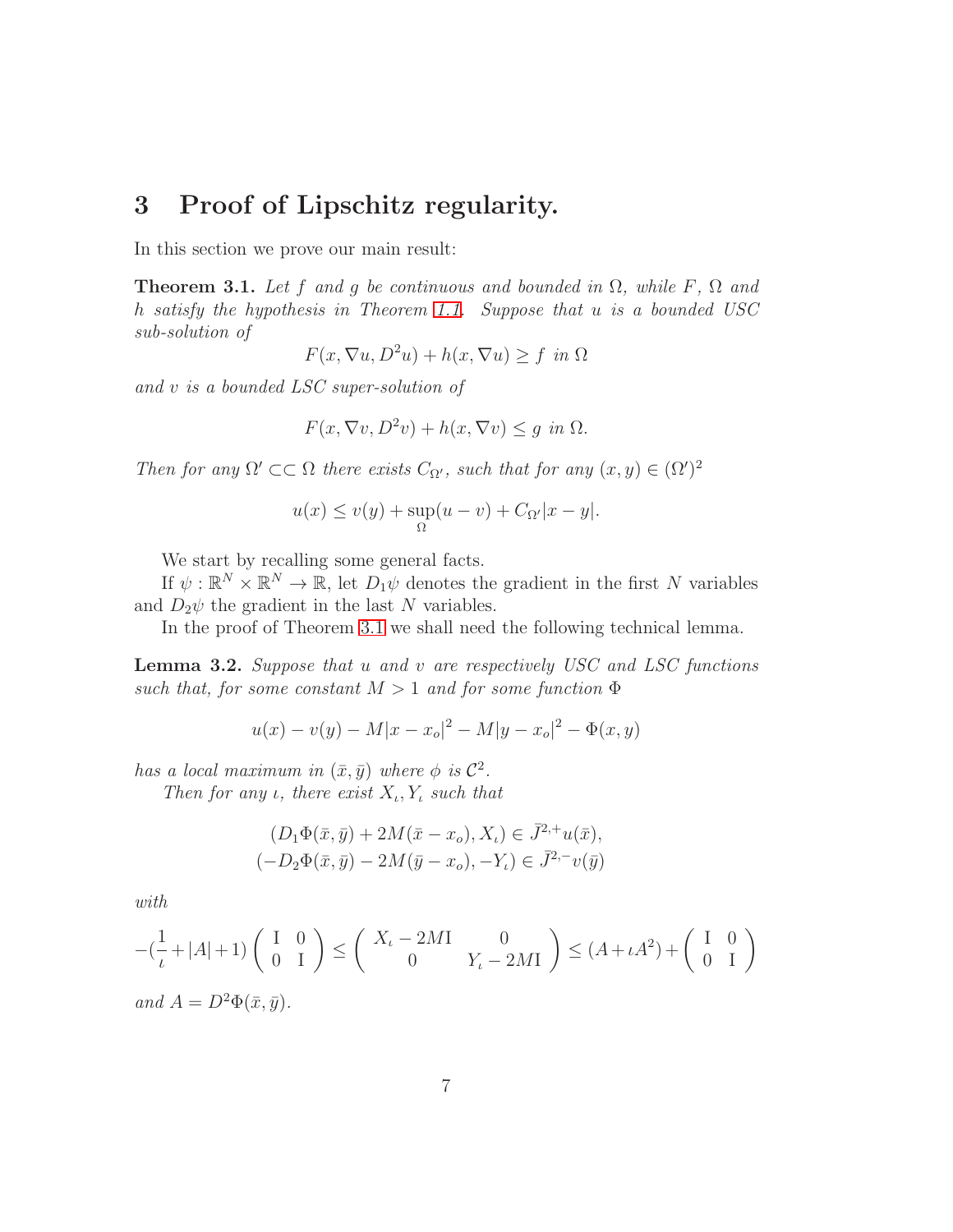This is a direct consequence of a famous Lemma by Ishii [\[16\]](#page-23-1). For the convenience of the reader the proof of Lemma [3.2](#page-6-1) is given in the appendix. In the sequel, for some M, we will use Lemma [3.2](#page-6-1) with  $\Phi(x, y) := Mg(x - y)$ , where g is some functions which is  $\mathcal{C}^2$  except at 0, to be defined later. Denoting by  $H_1(x) := D^2 g(x)$ , then

$$
D^2 \Phi = M \begin{pmatrix} H_1(\bar{x} - \bar{y}) & -H_1(\bar{x} - \bar{y}) \\ -H_1(\bar{x} - \bar{y}) & H_1(\bar{x} - \bar{y}) \end{pmatrix}
$$

Choosing  $\iota = \frac{1}{4M|H}$  $\frac{1}{4M|H_1(x)|}$ , and defining  $\tilde{H}(x) := H_1(x) + \frac{2}{4|H_1(x)|}H_1^2(x)$ , one has

$$
D^2\Phi + \iota(D^2\Phi)^2 = M\begin{pmatrix} \tilde{H}(\bar{x}-\bar{y}) & -\tilde{H}(\bar{x}-\bar{y}) \\ -\tilde{H}(\bar{x}-\bar{y}) & \tilde{H}(\bar{x}-\bar{y}) \end{pmatrix}.
$$

Remark that  $|A| = 2M|H_1(\bar{x} - \bar{y})|$ . We give some precisions on the choice of g: We will assume that g is radial, say there exists  $\omega$  some continuous function on  $\mathbb{R}^+$ , such that  $g(x) = \omega(|x|)$  and  $\omega$  is supposed to satisfy :

<span id="page-7-1"></span>
$$
\omega(0) = 0
$$
,  $\omega$  is  $C^2$ on  $\mathbb{R}^{+*}$ ,  $\omega(s) > 0$ ,  $\omega'(s) > 0$  and  $\omega''(s) < 0$  on  $]0, 1[.$  (3.1)

For  $x \neq 0$ , it is well known that  $Dg(x) = \omega'(|x|) \frac{x}{|x|}$  $\frac{x}{|x|}$  and

$$
D^2 g(x) = \left(\omega''(|x|) - \frac{\omega'(|x|)}{|x|}\right) \frac{x \otimes x}{|x|^2} + \frac{\omega'(|x|)}{|x|}.
$$

For  $\iota \leq \frac{1}{4|D^2g(x)|}$ , there exist constants  $\gamma_H \in ]\frac{1}{2}$  $\frac{1}{2}, \frac{3}{2}$  $\frac{3}{2}$ ,  $\beta_H \ge \frac{1}{2}$  $\frac{1}{2}$  such that

<span id="page-7-0"></span>
$$
D^2 g + 2\iota (D^2 g)^2(x) = \left(\beta_H \omega''(|x|) - \gamma_H \frac{\omega'(|x|)}{|x|}\right) \frac{x \otimes x}{|x|^2} + \gamma_H \frac{\omega'(|x|)}{|x|} I. \tag{3.2}
$$

For  $|x| < 1$  and  $\epsilon > 0$ , we shall use the following set:

$$
I(x,\epsilon) := \{ i \in [1,N], |x_i| \ge |x|^{1+\epsilon} \}.
$$

We also define the diagonal matrix  $\Theta(x)$  with entries  $\Theta_{ii}(x) = \begin{bmatrix} 0 & 0 & i \end{bmatrix}$  $\omega'(|x|)x_i$  $|x|$  $\begin{array}{c} \hline \end{array}$  $\frac{\alpha}{2}$ .

A consequence of [\(3.2\)](#page-7-0) is the following Proposition proved in [\[12\]](#page-22-3).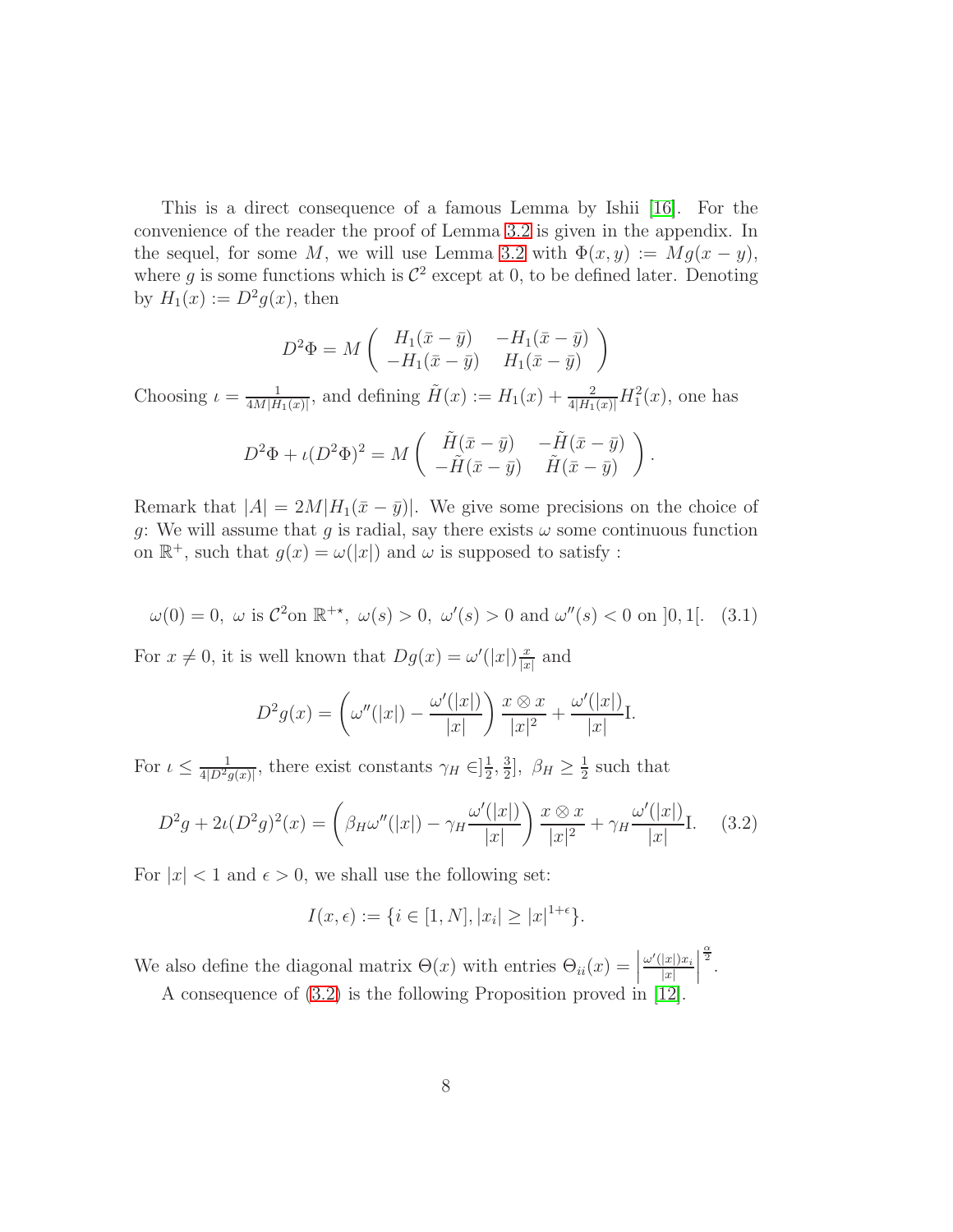<span id="page-8-1"></span>**Proposition 3.3** ([\[12\]](#page-22-3)). 1) If  $\alpha \leq 2$ , for all  $x \neq 0$ ,  $|x| < 1$ ,  $\Theta(x)H(x)\Theta(x)$  has at least one eigenvalue smaller than

<span id="page-8-2"></span>
$$
N^{\frac{-\alpha}{2}} \beta_H \omega''(|x|) (\omega'(|x|))^{\alpha}.
$$
 (3.3)

2) If  $\alpha > 2$ , for all  $x \neq 0$ ,  $|x| < 1$ , for any  $\epsilon > 0$  such that  $I(x, \epsilon) \neq \emptyset$ , and such that

<span id="page-8-3"></span>
$$
\beta_H \omega''(|x|)(1 - N|x|^{2\epsilon}) + \gamma_H N|x|^{2\epsilon} \frac{\omega'(|x|)}{|x|} \le \frac{\omega''(|x|)}{4} < 0,\tag{3.4}
$$

then  $\Theta(x)\tilde{H}(x)\Theta(x)$  possesses at least one eigenvalue smaller than

<span id="page-8-4"></span>
$$
\frac{1 - N|x|^{2\epsilon}}{\#I(x, \epsilon)} (\omega'(|x|))^\alpha \frac{\omega''(|x|)}{4} |x|^{(\alpha - 2)\epsilon}.
$$
\n(3.5)

[Proof of Theorem [3.1\]](#page-6-0) Borrowing ideas from [\[15\]](#page-23-2), [\[1\]](#page-21-3), [\[6\]](#page-22-7), for some  $x_o \in B_r$ we define the function

$$
\psi(x,y) = u(x) - v(y) - \sup(u - v) - M\omega(|x - y|) - M|x - x_o|^2 - M|y - x_o|^2;
$$

M is a large constant and  $\omega$  is a function satisfying [\(3.1\)](#page-7-1), both to be defined more precisely later .

If there exists M independent of  $x_o \in B_r$  such that  $\psi(x, y) \leq 0$  in  $B_1^2$ , by taking  $x = x_o$  and using  $|x_o - y| \leq 2$  one gets

$$
u(x_o) - v(y) \le \sup(u - v) + 3M\omega(|x_o - y|).
$$

So making  $x_o$  vary we obtain that for any  $(x, y) \in B_r^2$ 

$$
u(x) - v(y) \le \sup(u - v) + M\omega(|x - y|).
$$

This proves the theorem when  $\omega$  behaves like s near zero. This can be done once the case where  $\omega(s) = s^{\gamma}$  is treated for  $\gamma \in ]0,1[$ , i.e the Hölder's analogous result.

In order to prove that  $\psi(x, y) \leq 0$  in  $B_r^2$ , suppose by contradiction that the supremum of  $\psi$ , achieved on  $(\bar{x}, \bar{y}) \in \overline{B_1}^2$ , is positive. If we have chosen M such that

<span id="page-8-0"></span>
$$
M(1-r)^2 > 4(|u|_{\infty} + |v|_{\infty}), \text{ and } M > \frac{2|u|_{\infty} + 2|v|_{\infty}}{\omega(\delta)},
$$
 (3.6)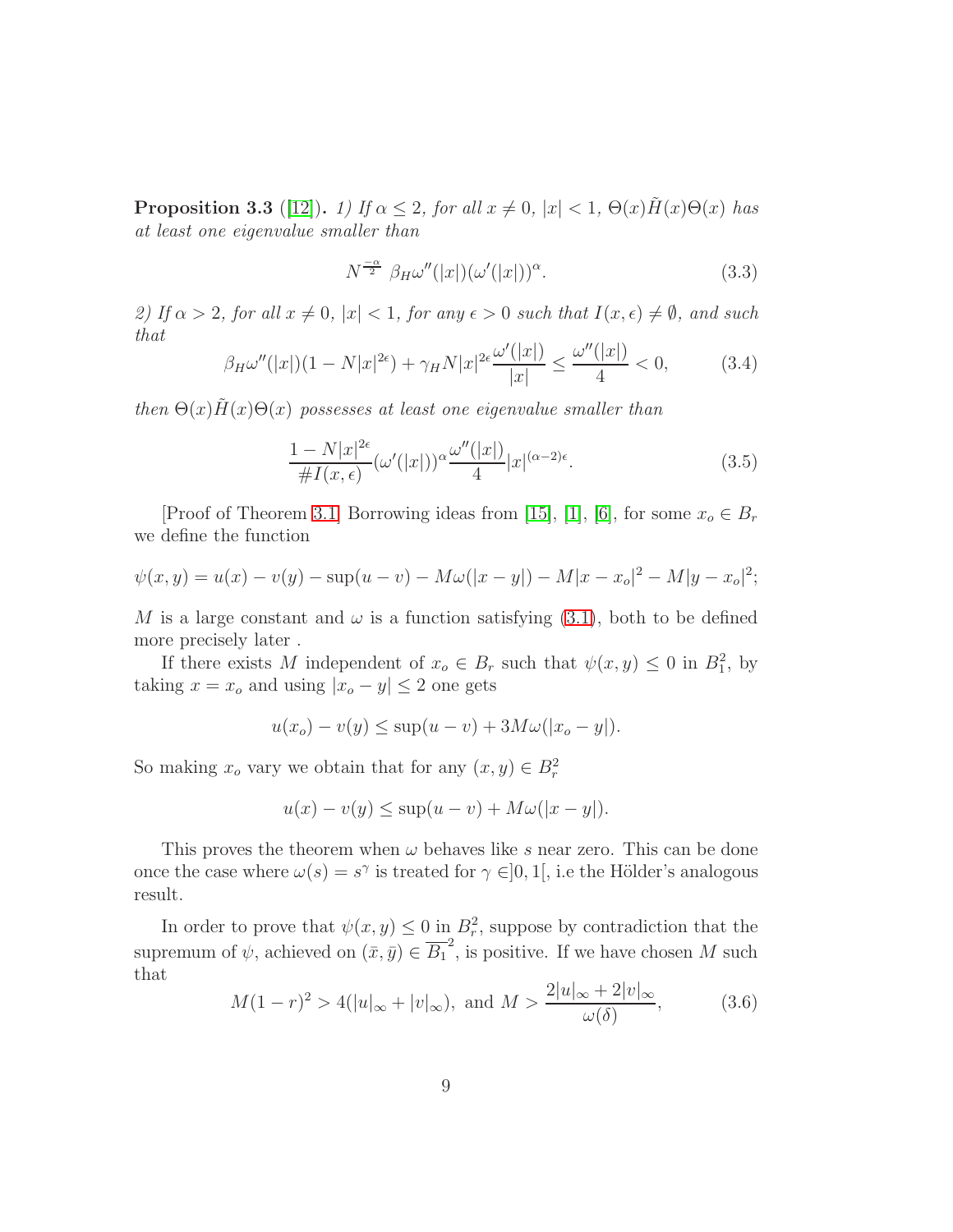we would get that  $|\bar{x} - x_o|, |\bar{y} - x_o| < \frac{1-r}{2}$  $\frac{-r}{2}$ . Hence, by [\(3.6\)](#page-8-0),  $\bar{x}$  and  $\bar{y}$  are in  $B_{\frac{1+r}{2}}$ i.e. in  $B_1$ . Furthermore, always using [\(3.6\)](#page-8-0), the positivity of the supremum of  $\psi$  leads to  $|\bar{x}-\bar{y}| < \delta$ .

As it is shown later the contradiction will be found by choosing  $\delta$  small enough and M large enough depending on  $(r, \alpha, \lambda, \Lambda, N)$ .

We proceed using Lemma [3.2](#page-6-1) and so, for all  $\iota > 0$  there exist  $X_{\iota}$  and  $Y_{\iota}$  such that

$$
(q+2M(x-xo), Xt) \in \overline{J}^{2,+}u(\bar{x}) \text{ and } (q-2M(y-xo), -Yt) \in \overline{J}^{2,-}v(\bar{y})
$$

with  $q = M\omega'(|\bar{x} - \bar{y}|)\frac{\bar{x} - \bar{y}}{|\bar{x} - \bar{y}|}$  $\frac{x-y}{|\bar{x}-\bar{y}|}$ . Furthermore, still using the above notations i.e.  $g(x) = \omega(|x|)$ , and choosing  $\iota = \frac{1}{4M|D^2}$  $\frac{1}{4M|D^2g(x)|}$ , for  $\bar{H} = (D^2g(x) + \frac{1}{2|D^2g(x)|}D^2g(x)^2)$ , we have that

<span id="page-9-4"></span>
$$
-(\frac{1}{\iota} + M|\bar{H}|) \begin{pmatrix} I & 0 \\ 0 & I \end{pmatrix} \leq \begin{pmatrix} X_{\iota} - (2M+1)I & 0 \\ 0 & Y_{\iota} - (2M+1)I \end{pmatrix}
$$
  

$$
\leq M \begin{pmatrix} \bar{H} & -\bar{H} \\ -\bar{H} & \bar{H} \end{pmatrix}.
$$
 (3.7)

From now on we will drop the  $\iota$  for X and Y. Recall that  $\Theta(q)$  is the diagonal matrix such that  $(\Theta)_{ii}(q) = (|q_i|)^{\frac{\alpha}{2}}$ .

In order to end the proof we will prove the following claims.

**Claims.** There exists  $\hat{\tau} > 0$ , such that, if  $\delta$  is small enough and  $|x - y| < \delta$ the matrix  $\Theta(X+Y)\Theta$  has one eigenvalue  $\mu_1$  such that

<span id="page-9-0"></span>
$$
\mu_1(\Theta(X+Y)\Theta) \le -cM^{\alpha+1}|\bar{x}-\bar{y}|^{-\hat{\tau}} \tag{3.8}
$$

There exist  $\tau_i < \hat{\tau}$  and  $c_i$  for  $i = 1, \ldots, 4$  such that the four following assertions hold :

<span id="page-9-1"></span>for all 
$$
j \ge 2
$$
  $\mu_j(\Theta(X+Y)\Theta) \le c_1 M^{\alpha+1} |\bar{x} - \bar{y}|^{-\tau_1}$ , (3.9)

<span id="page-9-2"></span>
$$
|F(\bar{x}, q^x, X) - F(\bar{x}, q, X)| + |F(\bar{y}, q^y, -Y) - F(\bar{y}, q, -Y)| \le c_2 M^{\alpha+1} |\bar{x} - \bar{y}|^{-\tau_2}
$$
\n(3.10)

<span id="page-9-3"></span>
$$
|F(\bar{x}, q, X) - F(\bar{y}, q, X)| + |F(\bar{x}, q, -Y) - F(\bar{y}, q, -Y)| \le c_3 M^{1+\alpha} |\bar{x} - \bar{y}|^{-\tau_3},
$$
\n(3.11)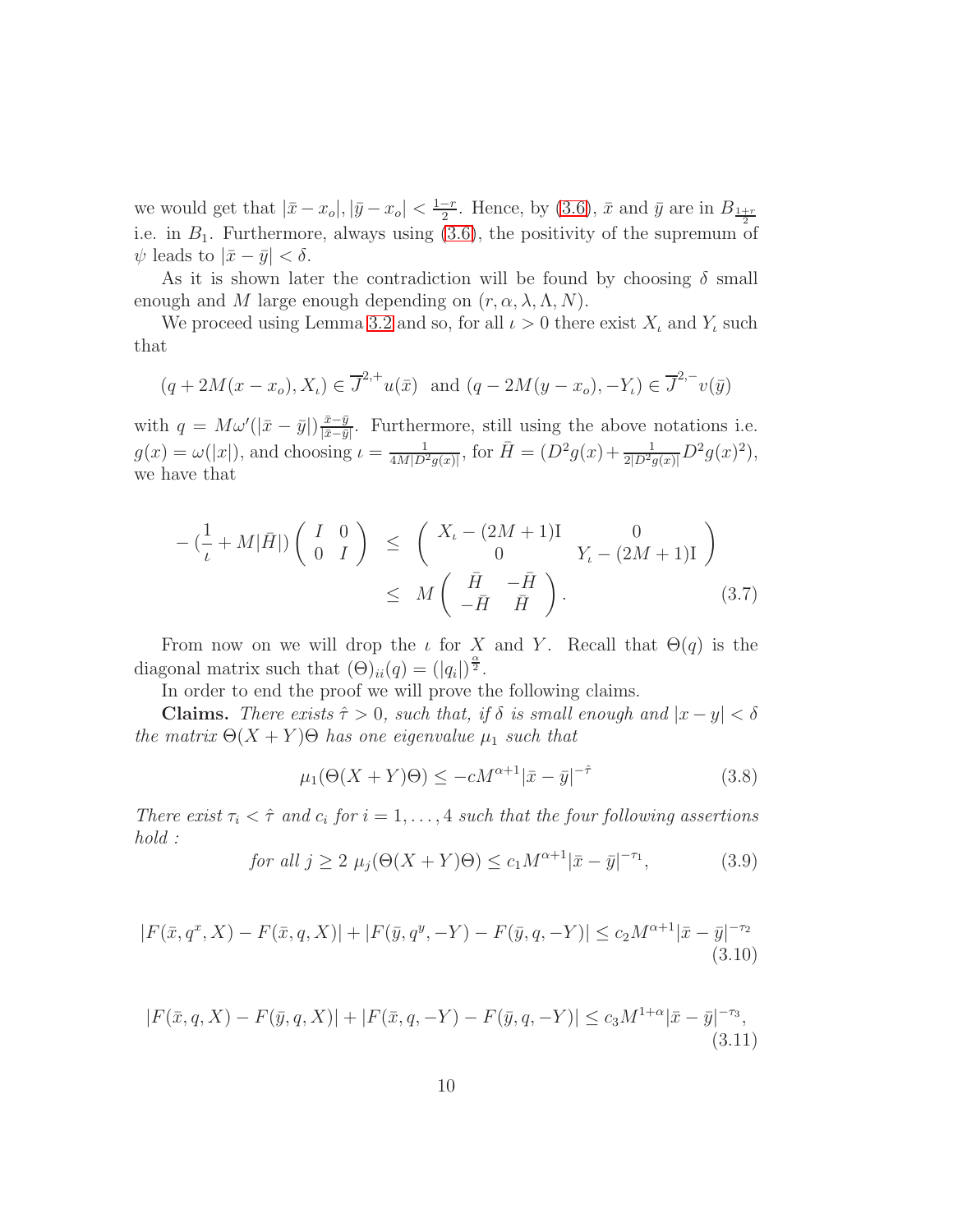<span id="page-10-0"></span>
$$
|h(\bar{x}, q^x)| + |h(\bar{y}, q^y)| \le c_4 M^{1+\alpha} |\bar{x} - \bar{y}|^{-\tau_4}.
$$
 (3.12)

From all these claims, by taking  $\delta$  small enough depending only on  $c_i$  and  $\tau_i$ ,  $\lambda, \Lambda, \alpha, N, r$  one gets

$$
F(\bar{x}, q^x, X) - F(\bar{y}, q^y, -Y) + h(\bar{x}, q^x) - h(\bar{y}, q^y) \le -\frac{\lambda c}{2} M^{\alpha+1} |\bar{x} - \bar{y}|^{-\hat{\tau}}.
$$

Precisely one needs to take  $\delta$  such that  $c_2\delta^{-\tau_2+\hat{\tau}}+c_3\delta^{\tau-\tau_3}+c_4\delta^{\tau-\tau_4}+\Lambda c_1\delta^{\tau-\tau_1}$  $\lambda c$  $\frac{\lambda c}{2}$ . Finally, one can conclude as follows

$$
f(\bar{x}) \leq F(\bar{x}, q^x, X) + h(\bar{x}, q^x)
$$
  
\n
$$
\leq F(\bar{y}, q^y, -Y) + h(\bar{y}, q^y) - \frac{\lambda c}{2} M^{\alpha+1} |\bar{x} - \bar{y}|^{-\hat{\tau}}
$$
  
\n
$$
\leq -\frac{\lambda c}{2} M^{\alpha+1} |\bar{x} - \bar{y}|^{-\hat{\tau}} + g(\bar{y}).
$$

This contradicts the fact that f and g are bounded, as soon as  $\delta$  is small or M is large enough. And then in order to get the desired result it is sufficient to prove in all cases [\(3.8\)](#page-9-0), [\(3.9\)](#page-9-1), [\(3.10\)](#page-9-2), [\(3.11\)](#page-9-3), [\(3.12\)](#page-10-0).

So to prove the claims, we will use inequality [\(3.7\)](#page-9-4) which has three important consequences for  $\Theta(X + Y - 2(2M + 1)I)\Theta$ :

1. As is well known the second inequality in [\(3.7\)](#page-9-4) gives  $(X + Y - 2(2M + 1)I) \leq 0$ , then also  $\Theta(X + Y - 2(2M + 1)I)\Theta \leq 0$ . In particular

> <span id="page-10-2"></span>all the eigenvalues of  $\Theta(X+Y)\Theta$  are less than  $6M|\Theta|^2$  $(3.13)$

2. By Proposition [3.3,](#page-8-1)  $\Theta(\bar{H})\Theta$  has a large negative eigenvalue, let e be the corresponding eigenvector. Multiplying by  $\begin{pmatrix} e \end{pmatrix}$  $-e$  $\setminus$ on the right and by its transpose on the left of  $(3.7)$ , one gets, using  $(3.3)$  that, for some positive constant c, when  $\alpha \leq 2$ ,

<span id="page-10-1"></span>
$$
\mu_1(\Theta(X+Y-2(2M+1)\mathbf{I})\Theta) \le cM^{1+\alpha}\omega''(|\bar{x}-\bar{y}|)(\omega'(|\bar{x}-\bar{y}|))^{\alpha};\tag{3.14}
$$

this in particular implies that

$$
\mu_1(\Theta(X+Y)\Theta) \le cM^{1+\alpha}\omega''(|\bar{x}-\bar{y}|)(\omega'(|\bar{x}-\bar{y}|))^{\alpha} + 6M|\Theta|^2.
$$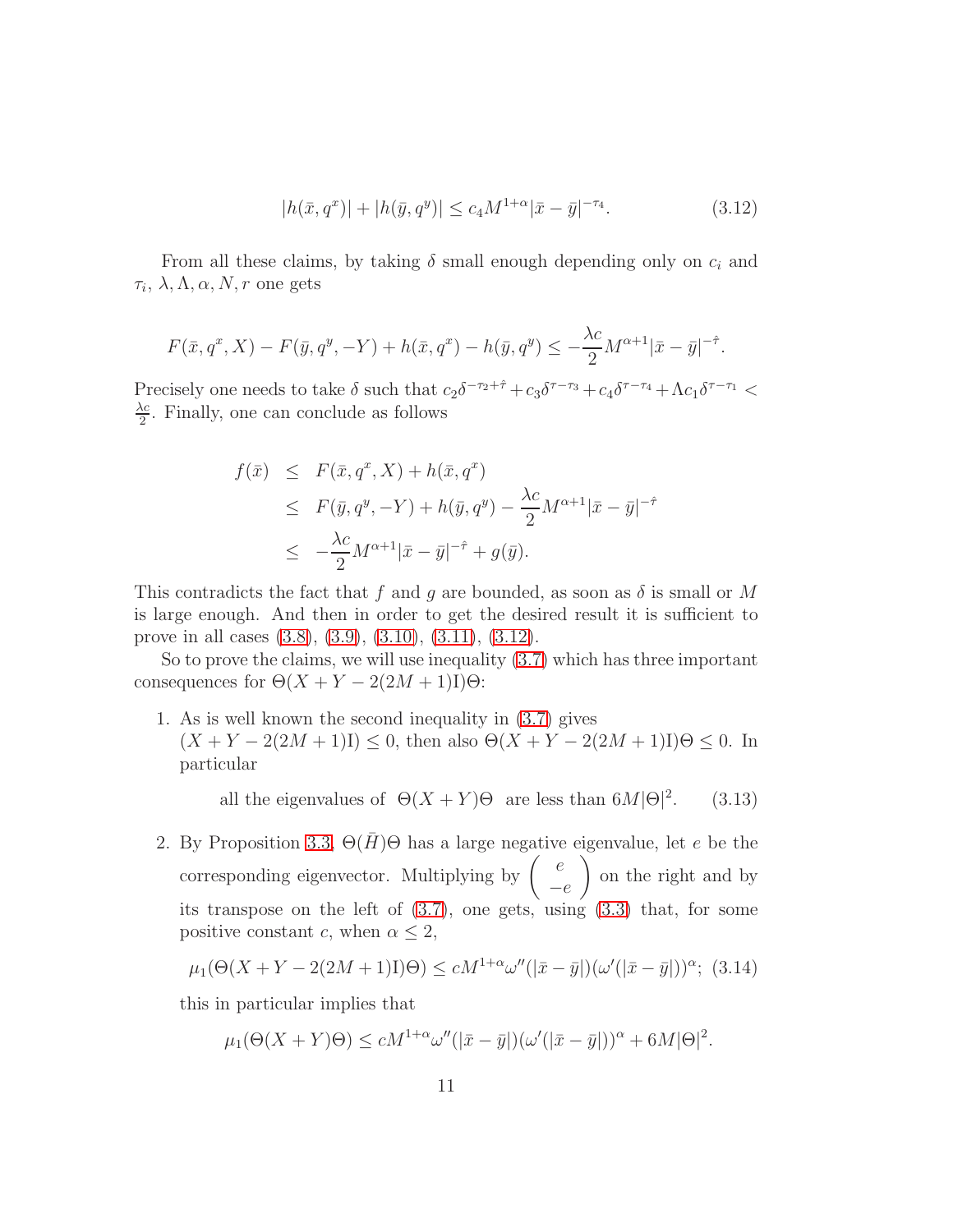When  $\alpha \geq 2$ , if [\(3.4\)](#page-8-3) holds, using [\(3.5\)](#page-8-4),

<span id="page-11-2"></span>
$$
\mu_1(\Theta(X+Y)\Theta) \le cM^{1+\alpha}\omega''(|\bar{x}-\bar{y}|)(\omega'(|\bar{x}-\bar{y}|))^{\alpha}|\bar{x}-\bar{y}|^{2\epsilon}+6M|\theta|^2. \tag{3.15}
$$

3. Finally, using [\(3.7\)](#page-9-4), we obtain an upper bound for  $|X| + |Y|$  i.e.

<span id="page-11-0"></span>
$$
|X| + |Y| \le CM(|D^2g| + 1). \tag{3.16}
$$

remarking that  $|\bar{H}| \leq \frac{3}{2} |D^2 g(x)|$ .

We will need to detail the cases  $\omega(s) \simeq s$  or  $\omega(s) = s^{\gamma}$  both when  $\alpha \leq 2$  or  $\alpha \geq 2$ .

# Proofs of the claims when  $\omega(r) = r^{\gamma}$  and  $\alpha \leq 2$ .

In this case,  $\omega(s) = s^{\gamma}$ ,  $\omega'(s) = \gamma s^{\gamma-1}$  and  $\omega''(s) = -\gamma(1-\gamma)s^{\gamma-2}$ ,  $q =$  $M\gamma|\bar{x}-\bar{y}|^{\gamma-1}\frac{\bar{x}-\bar{y}}{|\bar{x}-\bar{y}|}$  $\frac{\bar{x}-\bar{y}}{|\bar{x}-\bar{y}|}, q^x = q + 2M(\bar{x}-x_o), q^y = q - 2M(\bar{y}-x_o).$  By [\(3.14\)](#page-10-1), since  $\gamma \in (0,1), \Theta(X+Y-2(2M+1)I)\Theta$  has one eigenvalue less than

$$
-\frac{\gamma(1-\gamma)}{4}M^{\alpha+1}|\bar{x}-\bar{y}|^{\gamma-2+(\gamma-1)\alpha}.
$$

While  $6|\Theta|^2 \leq 6M^{\alpha}\gamma^{\alpha}|\bar{x}-\bar{y}|^{(\gamma-1)\alpha}$ . Consequently, as soon as  $\delta$  is small enough,  $\Theta(X + Y)\Theta$  has at least one eigenvalue less than  $-\frac{\gamma(1-\gamma)}{4}M^{\alpha+1}|\bar{x}$  $\bar y|^{\gamma-2+(\gamma-1)\alpha}+M|\Theta|^2\le -\tfrac{\gamma(1-\gamma)}{4}M^{\alpha+1}|\bar x-\bar y|^{\gamma-2+(\gamma-1)\alpha}+6M^{1+\alpha}\gamma^{\alpha}|\bar x-\bar y|^{(\gamma-1)\alpha}\le$  $-\gamma \frac{1-\gamma}{8} M^{\alpha+1} |\bar{x}-\bar{y}|^{\gamma-2+(\gamma-1)\alpha}$ . This proves [\(3.8\)](#page-9-0) with  $\hat{\tau}=2-\gamma+(1-\gamma)\alpha>\tau_1$ , and  $c = \gamma \frac{1-\gamma}{8}$  $\frac{-\gamma}{8}$ .

Now using [\(3.13\)](#page-10-2) and the above estimate on  $M|\Theta|^2$ , [\(3.9\)](#page-9-1) holds with  $\tau_1 =$  $(1 - \gamma)\alpha$ .

Note now that

$$
|D^2g(\bar{x}-\bar{y})| \le \gamma(N-\gamma)|\bar{x}-\bar{y}|^{\gamma-2},
$$

and recall that  $|\bar{H}| \leq \frac{3}{2}|D^2g|$ , and then, by [\(3.16\)](#page-11-0),

<span id="page-11-1"></span>
$$
|X| + |Y| \le 6\gamma (N - \gamma + 3)M|\bar{x} - \bar{y}|^{\gamma - 2}.
$$
 (3.17)

Consequently [\(3.11\)](#page-9-3) holds with  $\tau_2 = (2 - \gamma) + (1 - \gamma)\alpha - \gamma_F$  and  $c_2 =$  $12c_{\gamma_F} \gamma^{1+\alpha}(N+3-\gamma)$  using hypothesis [\(1.4\)](#page-1-2).

To prove  $(3.10)$  we will use the following universal inequality : For any Z and  $T$  in  $\mathbb{R}^N$ 

<span id="page-11-3"></span>
$$
||Z|^{\alpha} - |T|^{\alpha}| \le \sup(1,\alpha)|Z - T|^{\inf(1,\alpha)}(|Z| + |T|)^{(\alpha-1)^{+}} \tag{3.18}
$$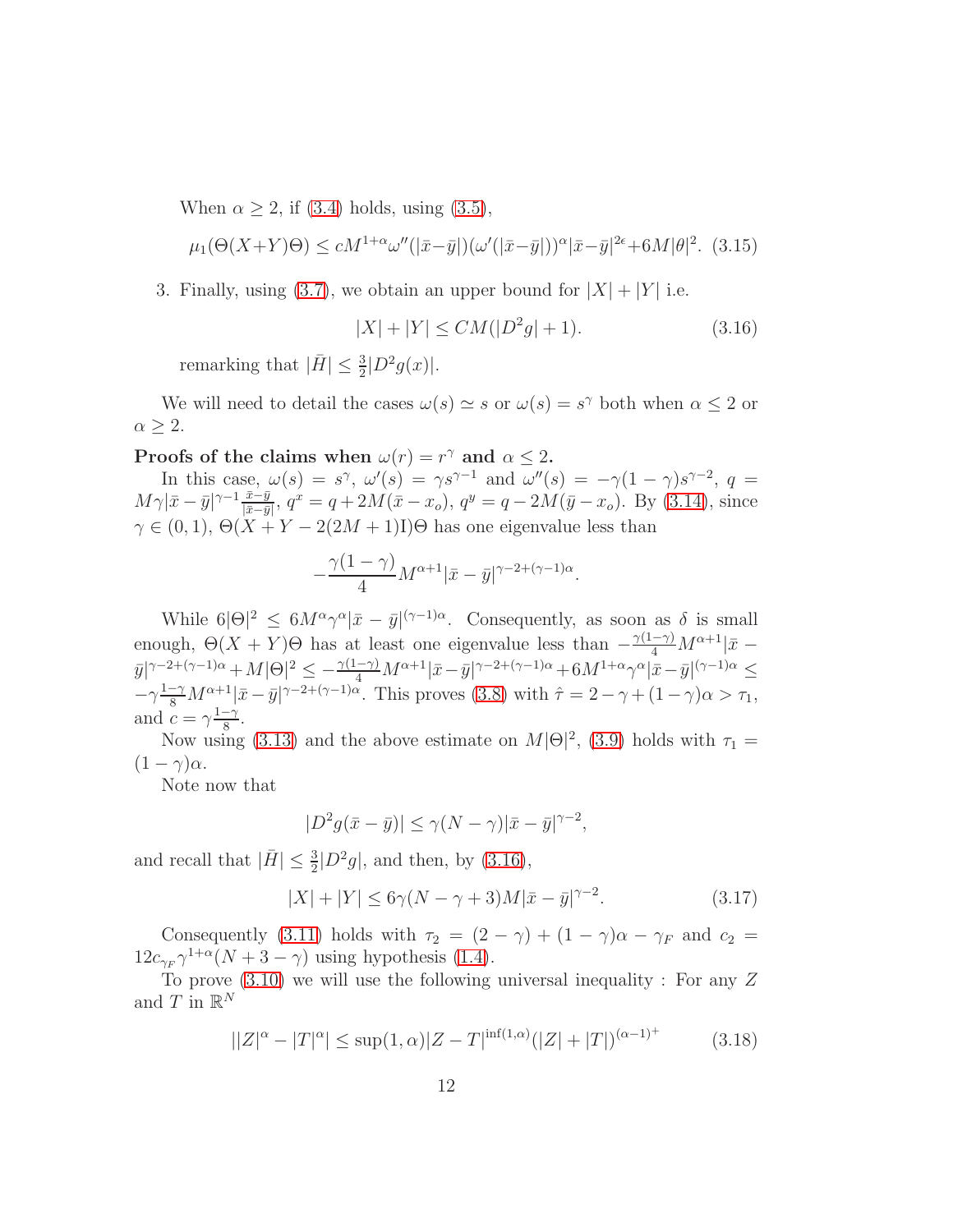in the form

$$
||q^x|^{\alpha} - |q|^{\alpha}| \le 2^{\alpha} \sup(1,\alpha) M^{\alpha} |\bar{x} - \bar{y}|^{(\gamma - 1)(\alpha - 1)^{+}}.
$$

Hence using [\(3.17\)](#page-11-1), [\(3.10\)](#page-9-2) holds with  $\tau_3 = (2 - \gamma) + (1 - \gamma)(\alpha - 1)^+$ , and  $c_3 = c_F 2^{1+\alpha} (\gamma + 1)^{(\alpha-1)^+}$ . Finally [\(3.12\)](#page-10-0) holds with  $\tau_4 = (1-\gamma)(1+\alpha)$  and  $c_4 = 2c_{h,\Omega}((\gamma + 3)^{1+\alpha} + 1)$ .

**Proofs of the claims when**  $\omega(r) = r^{\gamma}$  and  $\alpha \geq 2$ . The function  $\omega$  is the same than in the previous case. In order to use the result in Proposition [3.3](#page-8-1) we need [\(3.4\)](#page-8-3) to be satisfied. For that aim we take  $\epsilon > 0$  such that  $\epsilon < \inf(\frac{\gamma_F}{2}, \frac{1-\gamma}{2})$  $\frac{-\gamma}{2}$ ). Let

<span id="page-12-0"></span>
$$
\delta_N := \exp\left(\frac{-\log(2N(4-\gamma)) + \log(1-\gamma)}{2\epsilon}\right),\tag{3.19}
$$

and assume  $\delta < \delta_N$ . In particular, since there exists  $i \in [1, N]$  such that

$$
|\bar{x}_i - \bar{y}_i|^2 \ge \frac{|\bar{x} - \bar{y}|^2}{N} \ge |\bar{x} - \bar{y}|^{2+2\epsilon},
$$

for  $\alpha \geq 2$ , using the definition of  $\delta_N$  in [\(3.19\)](#page-12-0),  $I(\bar{x}-\bar{y}, \epsilon) \neq \emptyset$ . Furthermore for  $|\bar{x}-\bar{y}| < \delta \leq \delta_N$ 

$$
\frac{1}{2}\omega''(|\bar{x}-\bar{y}|)(1-N|\bar{x}-\bar{y}|^{2\epsilon}) + \frac{3N}{2}|\bar{x}-\bar{y}|^{2\epsilon}\frac{\omega'(|\bar{x}-\bar{y}|)}{|\bar{x}-\bar{y}|}
$$
\n
$$
\leq \frac{1}{2}\omega''(|\bar{x}-\bar{y}|)
$$
\n
$$
+\frac{N}{2}|\bar{x}-\bar{y}|^{2\epsilon}(\gamma(1-\gamma)+3\gamma)|\bar{x}-\bar{y}|^{\gamma-2}
$$
\n
$$
\leq \frac{1}{4}\gamma(\gamma-1)|\bar{x}-\bar{y}|^{\gamma-2}
$$
\n
$$
= \frac{\omega''(|\bar{x}-\bar{y}|)}{4},
$$

and then [\(3.4\)](#page-8-3) is satisfied. We are in a position to apply [\(3.15\)](#page-11-2), and  $\Theta(X+Y)\Theta$ has at least one eigenvalue  $\mu_1$  less than  $-(\gamma \frac{1-\gamma}{4})$  $\frac{-\gamma}{4}$ ) $M^{\alpha+1}|\bar{x}-\bar{y}|^{\gamma-2+(\gamma-1)\alpha+\epsilon}$  +  $6M|\Theta|^2$ , hence

$$
\mu_1 \le -(\frac{\gamma(1-\gamma)}{4})M^{\alpha+1}|\bar{x}-\bar{y}|^{\gamma-2+(\gamma-1)\alpha+\epsilon}
$$
  
+  $6M^{1+\alpha}\gamma^{\alpha}|\bar{x}-\bar{y}|^{(\gamma-1)\alpha}$   

$$
\le -(\frac{\gamma(1-\gamma)}{8})M^{\alpha+1}|\bar{x}-\bar{y}|^{\gamma-2+(\gamma-1)\alpha+\epsilon}
$$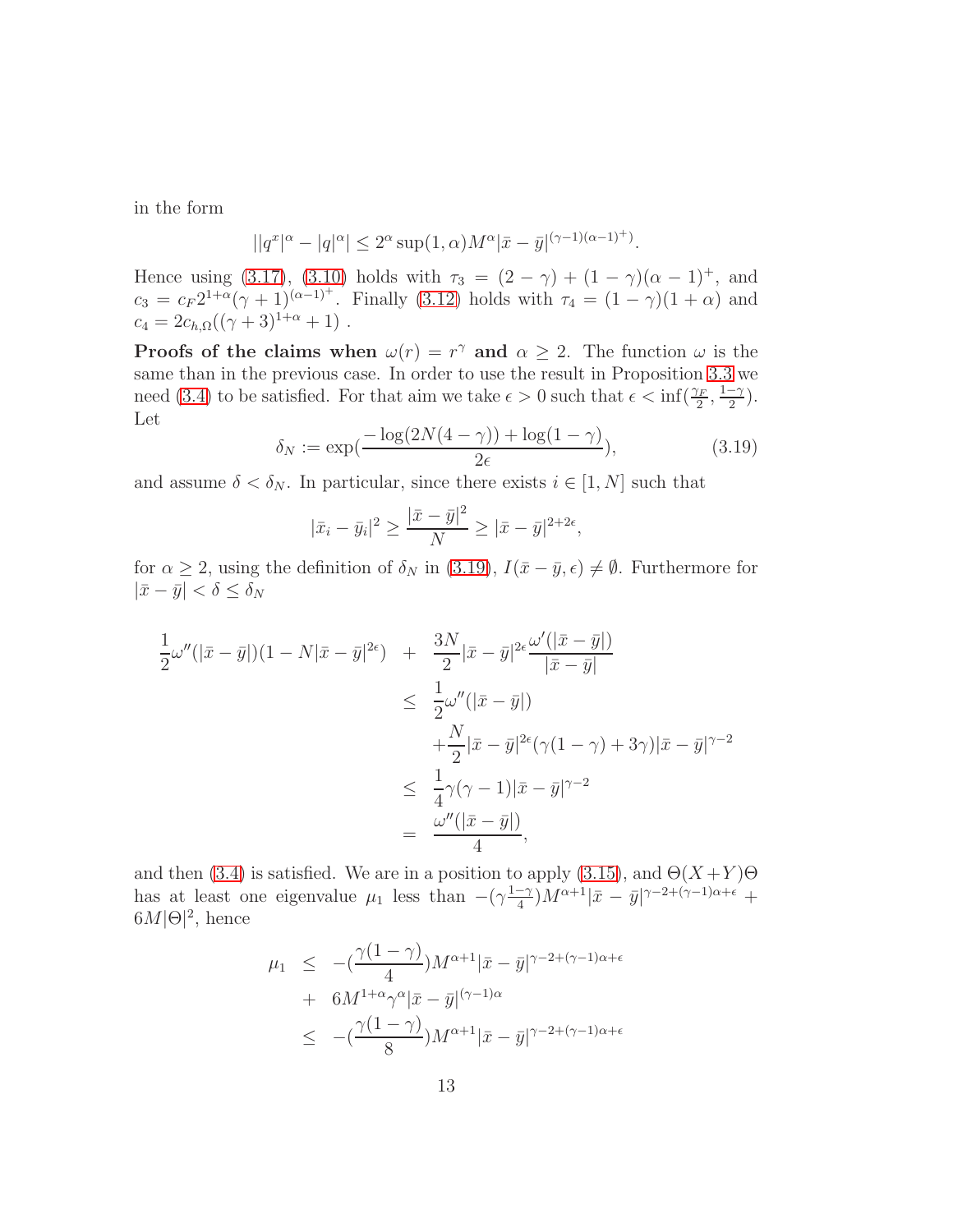for  $|\bar{x}-\bar{y}| \le \delta$  small enough, hence [\(3.8\)](#page-9-0) holds with  $\hat{\tau}=2-\gamma+(1-\gamma)-\epsilon$ .

Note that  $(3.9)$ ,  $(3.11)$   $(3.10)$  and  $(3.12)$  have already been proved in the previous case, since the sign of  $\alpha - 2$  does not play a role. Recall then that  $\tau_1 = (-\gamma + 1)\alpha$ , and  $c_1 = 6\gamma^{1+\alpha}(N-\gamma+3)$ , while  $\tau_2 = (2-\gamma)+(1-\gamma)\alpha-\gamma_F < \hat{\tau}$ by the choice of  $\epsilon$ , and  $c_2 = 12c_{\gamma_F} \gamma^{1+\alpha}(N+3-\gamma)$ .

Finally  $\tau_3 = (2 - \gamma) + (\alpha - 1)(\gamma - 1)$  and  $c_3 = c_F 2^{1+\alpha}(\gamma + 1)^{(\alpha-1)^+}$ , and [\(3.12\)](#page-10-0) still holds with  $\tau_4 = (1 - \gamma)(1 + \alpha)$ .

Let us observe that in the hypothesis of Theorem [3.1](#page-6-0) we have proved that u and v satisfy, for any  $\gamma \in (0,1)$ ,

<span id="page-13-0"></span>
$$
u(x) \le v(y) + \sup_{\Omega} (u - v) + c_{\gamma,r} |x - y|^{\gamma}
$$
\n(3.20)

This will be used in the next cases.

**Proofs of the claims when**  $\omega(r) \simeq r$  and  $\alpha \leq 2$ . We choose  $\tau \in (0, \inf(\gamma_F, \frac{1}{2}))$  $\frac{1}{2}, \frac{\alpha}{2}$  $\frac{\alpha}{2})$ and  $\gamma \in (1, \frac{\tau}{\inf(\frac{1}{2}, \frac{\alpha}{2})})$ . We define  $\omega(s) = s - \omega_o s^{1+\tau}$ , where  $s < s_o = \left(\frac{1}{(1+\tau)^{1+\tau}}\right)$  $(1{+}\tau)\omega_o$  $\frac{1}{\tau}$ and  $\omega_o$  is chosen so that  $s_o > 1$ . We suppose that  $\delta^{\tau}\omega_o(1+\tau) < \frac{1}{2}$  $\frac{1}{2}$ , which ensures that

<span id="page-13-1"></span>for 
$$
s < \delta \frac{1}{2} \le \omega'(s) < 1, \ \omega(s) \ge \frac{s}{2}
$$
. (3.21)

We suppose that

<span id="page-13-3"></span>
$$
M\frac{\delta\tau}{(1+\tau)} > 2 \sup u, \ M > 1 \text{ and } M(\frac{1-r}{2})^2 > 2 \sup u.
$$
 (3.22)

which implies in particular  $(3.6)$ .

Here  $|D^2 g(\bar{x} - \bar{y})| \leq \frac{N-1}{|\bar{x} - \bar{y}|} + \omega_o \tau (1 + \tau) |\bar{x} - \bar{y}|^{-1+\tau} \leq (N - 1 + \omega_o \tau (1 + \tau)) |\bar{x} - \bar{y}|^{-1+\tau}$  $|\bar{y}|^{-1}, |\bar{H}| \leq \frac{3}{2} |D^2 g(\bar{x} - \bar{y})|$  and then [\(3.16\)](#page-11-0) is nothing else but

<span id="page-13-2"></span>
$$
|X| + |Y| \le 6M(|D^2 g(\bar{x} - \bar{y})| + 1) \le 6M(N - 1 + \omega_o \tau (1 + \tau))|\bar{x} - \bar{y}|^{-1}.
$$
 (3.23)

Furthermore  $q = M\omega'(|\bar{x} - \bar{y}|)\frac{\bar{x} - \bar{y}}{|\bar{x} - \bar{y}|}$  $\frac{\bar{x}-\bar{y}}{|\bar{x}-\bar{y}|} q^x = q + 2M(\bar{x}-x_o), q^y = q - 2M(\bar{y}-x_o).$ Using [\(3.20\)](#page-13-0) in  $B_{\frac{1+r}{2}}$ , for all  $\gamma < 1$ ,

$$
M|\bar{x} - x_o|^2 + M|\bar{y} - x_o|^2 + \sup(u - v) \le u(\bar{x}) - v(\bar{y}) \le \sup(u - v) + c_{\gamma, r}|\bar{x} - \bar{y}|^{\gamma}
$$

and then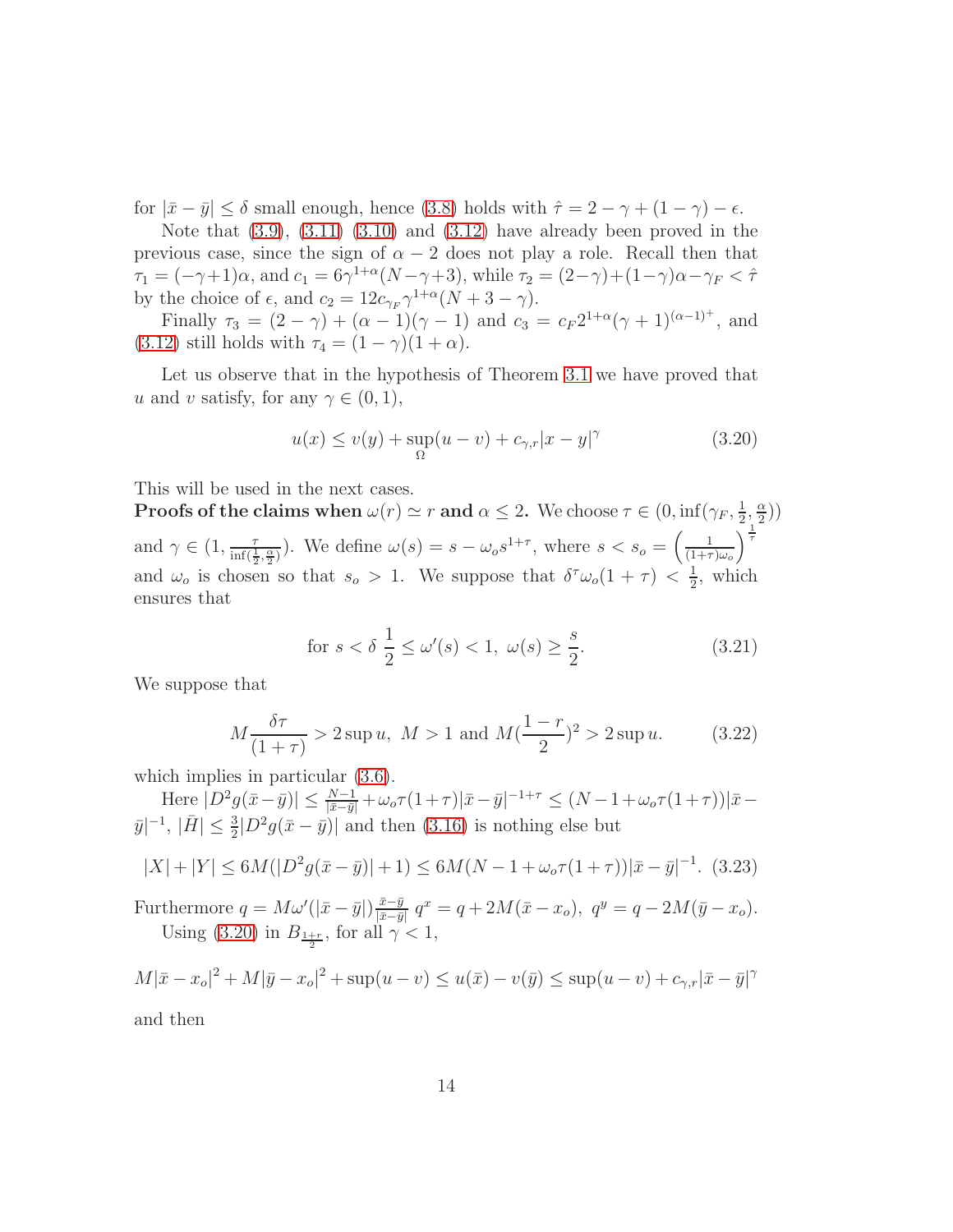<span id="page-14-1"></span>
$$
|\bar{y} - x_o| + |\bar{x} - x_o| \le \left(\frac{c_{\gamma, r} |\bar{x} - \bar{y}|^{\gamma}}{M}\right)^{\frac{1}{2}}.
$$
\n(3.24)

Then taking  $\delta$  small enough, more precisely if  $(c_{\gamma,r}\delta^{\gamma})^{\frac{1}{2}} < \frac{1}{4}$  $\frac{1}{4}$  by [\(3.21\)](#page-13-1),

<span id="page-14-0"></span>
$$
\frac{M}{2} \le |q| \le M, \ \frac{M}{4} \le |q^x|, |q^y| \le \frac{5M}{4} \tag{3.25}
$$

Then we derive from [\(3.14\)](#page-10-1) that  $\Theta(X + Y - 2(2M + 1)I)\Theta$  has at least one eigenvalue less than

$$
-\frac{\omega_o \tau (1+\tau)}{4} M^{\alpha+1} |\bar{x}-\bar{y}|^{\tau-1} \tag{3.26}
$$

Since  $M|\Theta|^2 \le M^{1+\alpha}$ , [\(3.9\)](#page-9-1) holds with  $\tau_1 = 0 < 1 - \tau$ , and  $c_1 = 6$ , while [\(3.11\)](#page-9-3) is satisfied with  $\tau_2 = -\gamma_F + 1 < 1 - \tau$ , and  $c_2 = c_{\gamma_F}(6 + 2\omega_o \tau (1 + \tau))$ .

To check [\(3.10\)](#page-9-2), by [\(3.18\)](#page-11-3), [\(3.25\)](#page-14-0), [\(3.24\)](#page-14-1), and [\(3.23\)](#page-13-2)

$$
| |q_i^x|^{\alpha} - |q_i|^{\alpha} | |X_{ii}| \le (6 + 2\omega_0 \tau (1 + \tau)) M^{1 + \frac{\inf(\alpha, 1)}{2}} c_{\gamma, r}^{\frac{\sup(1, \alpha)}{2}} |\bar{x} - \bar{y}|^{\frac{\inf(1, \alpha)\gamma}{2}} |\bar{x} - \bar{y}|^{-1}.
$$

Hence, by using  $\inf(1, \alpha)\gamma > 2\tau$ , [\(3.10\)](#page-9-2) holds with  $\tau_3 = 1 - \frac{\inf(1, \alpha)}{2}$  $\frac{1, \alpha)}{2}$  and  $c_3 =$  $2c_F(6+2\omega_o\tau(1+\tau))(c_{\gamma,r})^{\frac{\alpha}{2}}$  if  $\alpha \leq 1$  and  $c_3 = 2c_F(6+2\omega_o\tau(1+\tau)c_{\gamma,r}^{1/2}\alpha 3^{\alpha-1})$  if  $\alpha \geq 1$ .

Finally  $\tau_4 = 0$  and  $c_4 = c_{h,\Omega}(2^{1+\alpha} + 1)$  are convenient for [\(3.12\)](#page-10-0).

Proofs of the claims when  $\omega(r) \simeq r$  and  $\alpha \geq 2$ 

In order to use the result in Proposition [3.3](#page-8-1) we need [\(3.4\)](#page-8-3) to be satisfied. For that aim we take  $\tau$  and  $\epsilon > 0$  such that

<span id="page-14-3"></span>
$$
0 < \tau < \inf\left(\frac{1}{\alpha}, \gamma_F\right), \ 1 > \gamma > \tau\alpha, \text{ and } \frac{\tau}{2} < \epsilon < \inf\left(\frac{\frac{\gamma}{2} - \tau}{\alpha - 2}, \frac{\gamma_F - \tau}{\alpha - 2}\right). \tag{3.27}
$$

Let us define  $\omega$ ,  $s_o$ , as in the case  $\alpha \leq 2$ . We suppose  $\delta < \delta_N$  where

<span id="page-14-2"></span>
$$
\delta_N: = \inf \left( \exp \frac{\log(\omega_o(1+\tau)\tau) - \log(2N(1+\omega_o\tau(1+\tau)))}{2\epsilon - \tau}, \exp \frac{-\log(2\omega_o(1+\tau))}{\tau} \right)
$$
\n(3.28)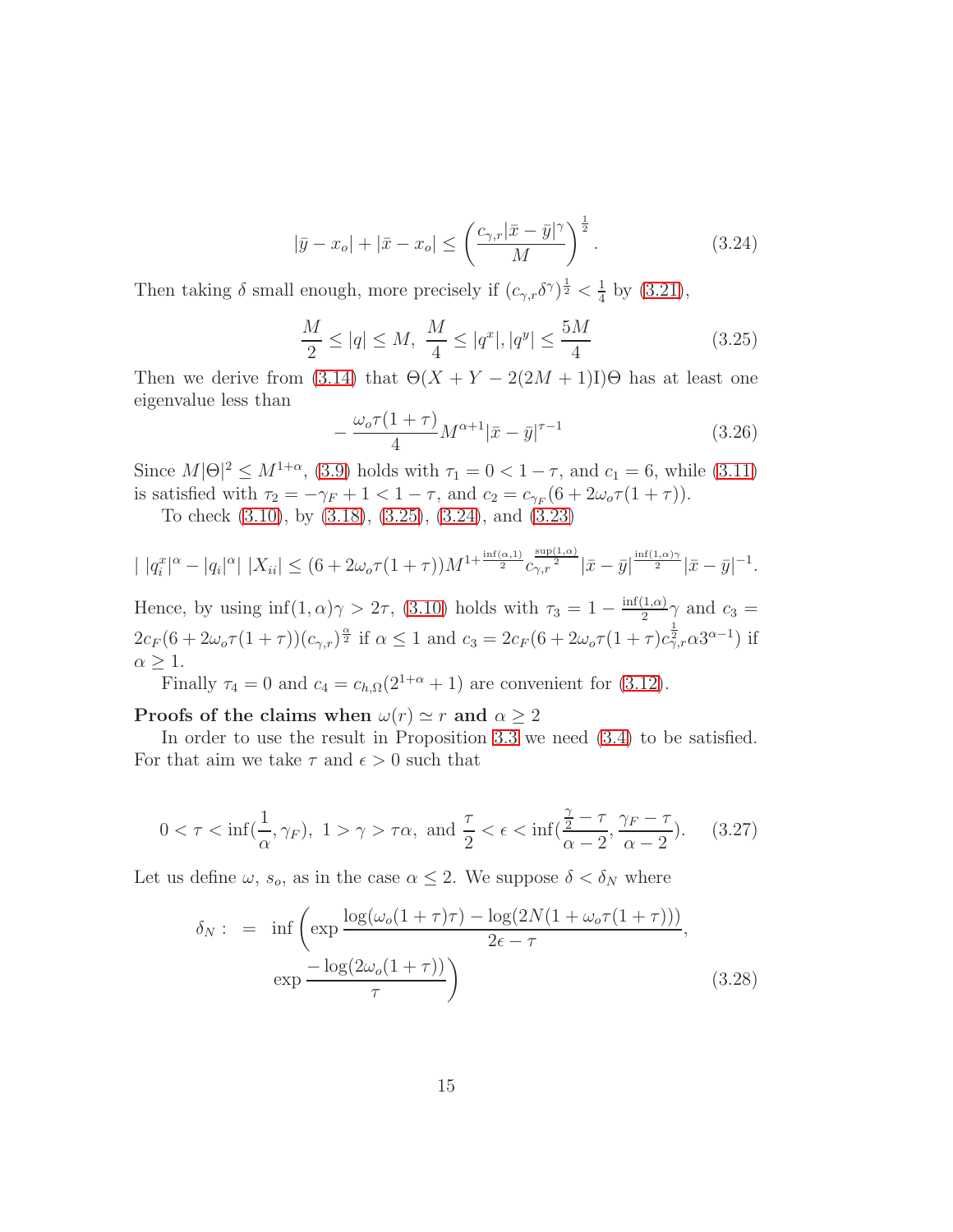In particular since there exists i such that  $|\bar{x}_i - \bar{y}_i|^2 \geq \frac{1}{N}$  $\frac{1}{N}|\bar{x}-\bar{y}|^2 \geq |\bar{x}-\bar{y}|^{2+2\epsilon}, \text{ by}$  $(3.28), I(\bar{x}-\bar{y}, \epsilon) \neq \emptyset$  $(3.28), I(\bar{x}-\bar{y}, \epsilon) \neq \emptyset$ . Furthermore, recall that by  $(3.28), 1 \geq \omega'(|\bar{x}-\bar{y}|) \geq \frac{1}{2}$ 2 and

$$
\frac{1}{2}\omega''(|\bar{x}-\bar{y}|) + \frac{N}{2}\omega_{o}\tau(1+\tau)|\bar{x}-\bar{y}|^{\tau-1+2\epsilon} + \frac{3}{2}N|\bar{x}-\bar{y}|^{2\epsilon-1}\omega'(|\bar{x}-\bar{y}|) \n\leq \frac{1}{2}\omega''(|\bar{x}-\bar{y}|) + \frac{N}{2}(\omega_{o}\tau(1+\tau)+3)|\bar{x}-\bar{y}|^{2\epsilon-1} \n\leq -\frac{1}{4}\omega_{o}(1+\tau)\tau|\bar{x}-\bar{y}|^{-1+\tau} = \frac{\omega''(|\bar{x}-\bar{y}|)}{4},
$$

and then [\(3.4\)](#page-8-3) holds. We still assume that [\(3.22\)](#page-13-3) holds.

As in the case  $\alpha \leq 2$ , using [\(3.20\)](#page-13-0), one has, for  $\delta$  small enough, [\(3.25\)](#page-14-0) still holds.

The hypothesis [\(3.28\)](#page-14-2) ensures that  $\Theta(X + Y - 2(2M + 1)I)\Theta$  has at least one eigenvalue less than

$$
-\frac{\omega_o \tau (1+\tau)}{4} M^{1+\alpha} |\bar{x}-\bar{y}|^{-1+\tau+(\alpha-2)\epsilon}
$$

and then using the fact that  $\Theta(X+Y)\Theta \leq 6M|\Theta|^2 \leq 6M^{1+\alpha}$ , by  $(3.27)$  and for  $\delta$  small enough, [\(3.8\)](#page-9-0) holds with  $\hat{\tau} = (2 - \alpha)\epsilon + 1 - \tau$  and  $c = \frac{\omega_{\sigma}\tau(1+\tau)}{8}$  $\frac{1+\tau)}{8}$ . Furthermore [\(3.9](#page-9-1)) holds with  $\tau_1 = 0$ , and  $c_1 = 6$ 

As in the previous case, [\(3.23\)](#page-13-2) holds, and then [\(3.11\)](#page-9-3) holds with  $\tau_2$  =  $1 - \gamma_F < 1 - \tau + (2 - \alpha)\epsilon$  and  $c_2 = c_{\gamma_F}(6 + 2\omega_o \tau (1 + \tau))$ . Now using [\(3.18\)](#page-11-3), [\(3.23\)](#page-13-2), [\(3.25\)](#page-14-0), [\(3.24\)](#page-14-1), one has

$$
||q^x|^{\alpha} - |q|^{\alpha}||X| \le \alpha (M|\bar{x} - x_o|)(\frac{5M}{4})^{\alpha - 1}M|\bar{x} - \bar{y}|^{-1} \le c_3|\bar{x} - \bar{y}|^{\frac{\gamma}{2} - 1}M^{1 + \alpha}
$$

and then [\(3.10\)](#page-9-2) holds with  $\tau_3 = 1 - \frac{\gamma}{2} < 1 - \tau + (2 - \alpha)\epsilon$  and  $c_3 = 2(c_{\gamma,r})(2)^{\alpha - 1}$ . Note finally that

$$
|h(\bar{x}, q^x)| + |h(\bar{y}, q^y)| \le 2c_h \left(\frac{5M}{4}\right)^{1+\alpha}
$$

and then [\(3.12\)](#page-10-0) holds with  $\tau_4 = 0$  and  $c_4 = 2^{2+\alpha} c_h$ .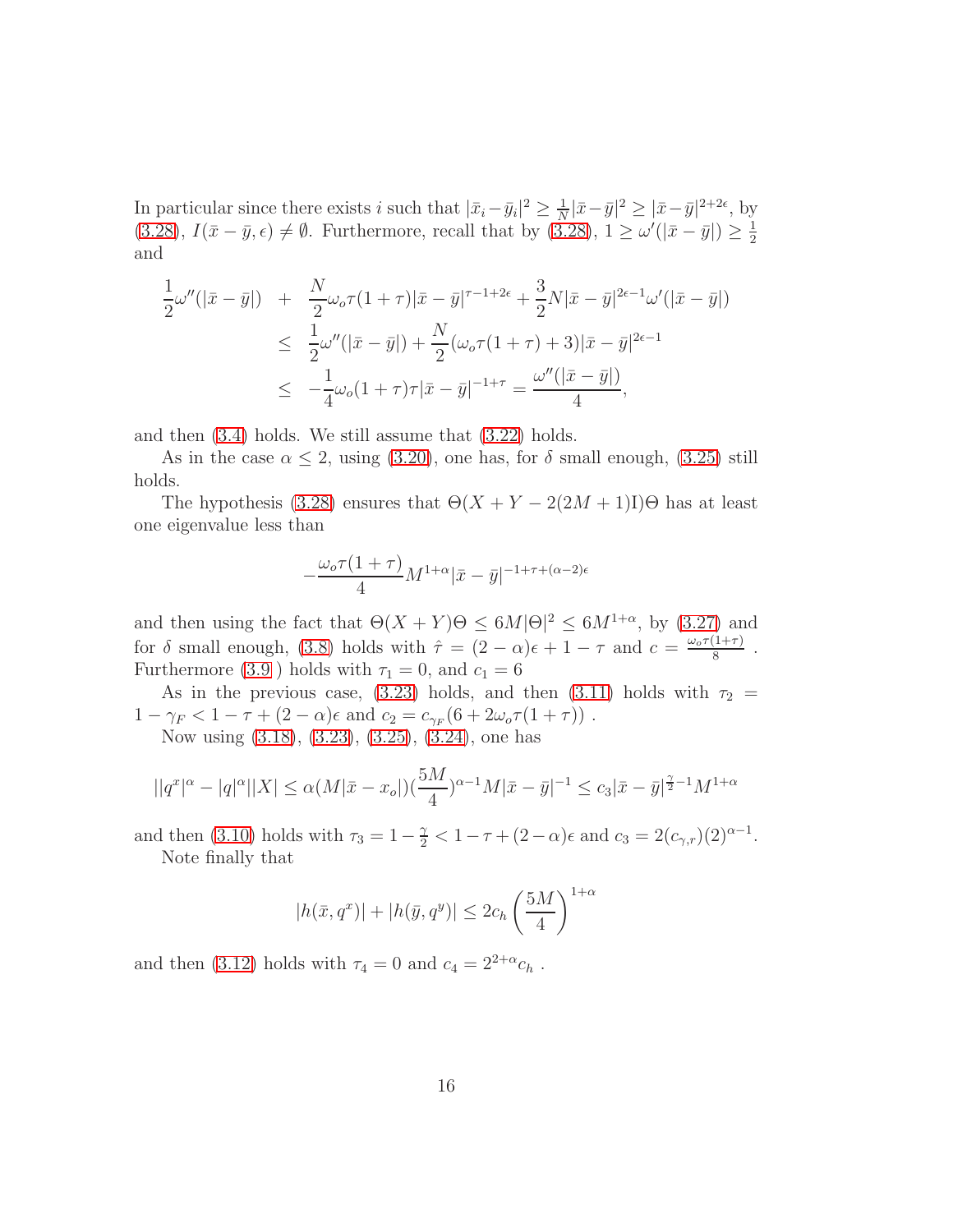### 4 Existence of solutions.

As it is classical, see e. g. [\[9\]](#page-22-8), the existence's Theorem [1.2](#page-2-4) will be proved once the following Propositions are known:

<span id="page-16-0"></span>**Proposition 4.1.** Suppose that  $\Omega$  is a bounded domain in  $\mathbb{R}^N$  and that F satisfies  $(1.3)$ ,  $(H3)$ ,  $(1.4)$ ,  $(1.7)$ . Suppose that h is continuous and it satisfies [\(1.8\)](#page-2-1). Let u be a USC sub-solution of

$$
F(x, \nabla u, D^2u) + h(x, \nabla u) - \beta(u) \ge f \text{ in } \Omega
$$

and v be a LSC super-solution of

$$
F(x, \nabla v, D^2v) + h(x, \nabla v) - \beta(v) \le g \text{ in } \Omega
$$

where  $\beta$ , f and q are continuous.

Suppose that either  $\beta$  is increasing and  $f \geq g$ , or  $\beta$  is nondecreasing and  $f > q$ . If  $u \leq v$  on  $\partial\Omega$ , then  $u \leq v$  in  $\Omega$ .

<span id="page-16-1"></span>Proposition 4.2. Suppose that the assumptions in Proposition [4.1](#page-16-0) hold, and that f is continuous and bounded and  $\beta$  is increasing. If <u>u</u> is a USC subsolution, and  $\overline{u}$  is a LSC super-solution of the equation

$$
F(x, \nabla u, D^2u) + h(x, \nabla u) - \beta(u) = f, \text{ in } \Omega,
$$

such that  $u = \overline{u} = \varphi$  on  $\partial\Omega$ . Then there exists u a viscosity solution of the equation with  $\underline{u} \leq u \leq \overline{u}$  in  $\Omega$ , and  $u = \varphi$  on  $\partial \Omega$ .

The proofs of these two Propositions can be done by using the classical tools, see [\[9\]](#page-22-8).

**Remark 4.3.** One can get the same existence's result when  $\beta = 0$ , by using a standard approximation procedure and the stability of viscosity solutions.

Nevertheless the proof of Theorem [1.2](#page-2-4) requires the existence of a supersolution which is zero on the boundary when  $\beta = 0$ :

<span id="page-16-2"></span>**Proposition 4.4.** Suppose that  $\Omega$  is a bounded  $\mathcal{C}^2$  domain, and that F and h satisfy the hypothesis in Proposition [4.2.](#page-16-1) Then for any f continuous and bounded, there exist a super-solution and a sub-solution of of

$$
F(x, \nabla u, D^2u) + h(x, \nabla u) = f \text{ in } \Omega
$$

which are zero on the boundary.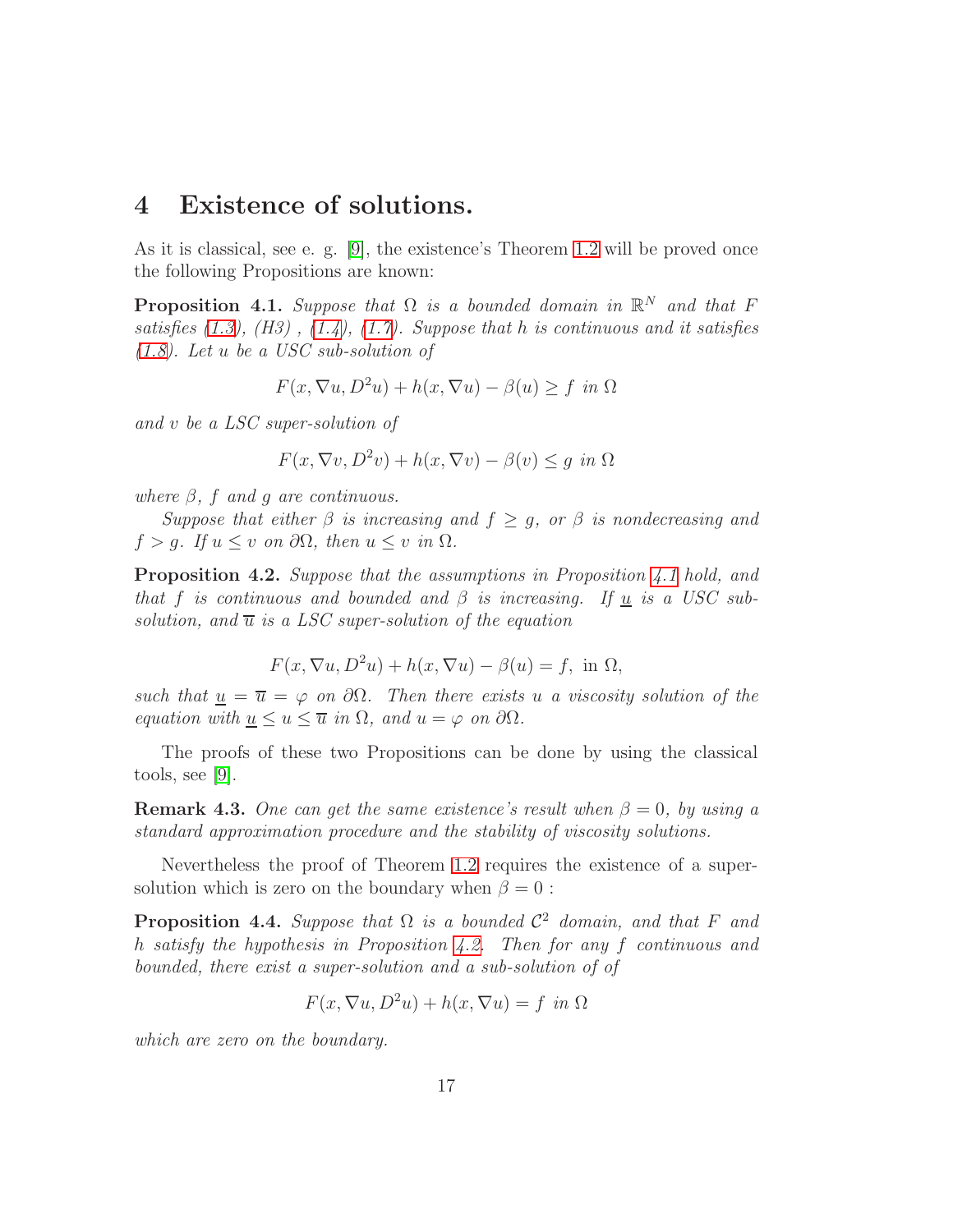#### Proof of Proposition  $4.4$ :

Let us recall that the distance to the boundary  $d$  satisfies everywhere:  $d$  is semi concave or equivalently there exists  $C_1$  such that

$$
D^2d \le C_1I.
$$

In the following lines we will make the computations as if d is  $\mathcal{C}^2$ , it is not difficult to see that the required inequalities hold also in the viscosity sense. We now choose  $k$  large such that

$$
(k+1)(\sum_{1}^{N}|\partial_i d|^{2+\alpha})^{\frac{1+\alpha}{2+\alpha}} \ge 2C_1 N^{\frac{1+\alpha}{2+\alpha}} (1 + \text{diam }\Omega).
$$

This can be done since  $\sum_{1}^{N}(\partial_{i}d)^{2} = 1 \leq (\sum_{1}^{N}|\partial_{i}d|^{2+\alpha})^{\frac{2}{2+\alpha}}N^{\frac{1+\alpha}{2+\alpha}}$ . We will choose later  $M$  large and define

$$
\psi(x) = M(1 - \frac{1}{(1+d)^k}).
$$

Clearly

$$
\nabla \psi = M \frac{k \nabla d}{(1+d)^{k+1}}, \ D^2 \psi = \frac{Mk}{(1+d)^{k+2}} ((1+d)D^2 d - (k+1) \nabla d \otimes \nabla d)
$$

and then choosing k such that  $\lambda(k+1)N^{-\frac{1}{2+\alpha}} \geq 3N\Lambda C_1 + 2C_h(1 + \text{diam }\Omega).$ 

$$
F(x, \nabla \psi, D^2 \psi) + h(x, \nabla \psi) \leq \frac{(Mk)^{\alpha+1}}{(1+d)^{k+2+(k+1)\alpha}} \left( (1+d)\mathcal{M}_{\alpha}^+(\nabla d, D^2 d) \right. - (k+1)\mathcal{M}_{\alpha}^-(\nabla d, D^2 d) \right) + C_h |\nabla \psi|^{1+\alpha} \n\leq \frac{(Mk)^{\alpha+1}}{(1+d)^{k+2+(k+1)\alpha}} \left[ (1+d)\Lambda C_1 \sum |\partial_i d|^{\alpha} - (k+1)\lambda \sum |\partial_i d|^{\alpha+2} \right] + C_h \frac{(Mk)^{\alpha+1}}{(1+d)^{(k+1)(1+\alpha)}} \n\leq \frac{(Mk)^{\alpha+1}}{(1+d)^{k+2+(k+1)\alpha}} (2N\Lambda C_1 - \lambda(k+1)N^{-\frac{1}{2+\alpha}}) + C_h \frac{(Mk)^{\alpha+1}}{(1+d)^{(k+1)(1+\alpha)}} \n\leq -\frac{(k+1)\lambda N^{-\frac{1}{2+\alpha}} (Mk)^{\alpha+1}}{4(1+d)^{k+2+(k+1)\alpha}}.
$$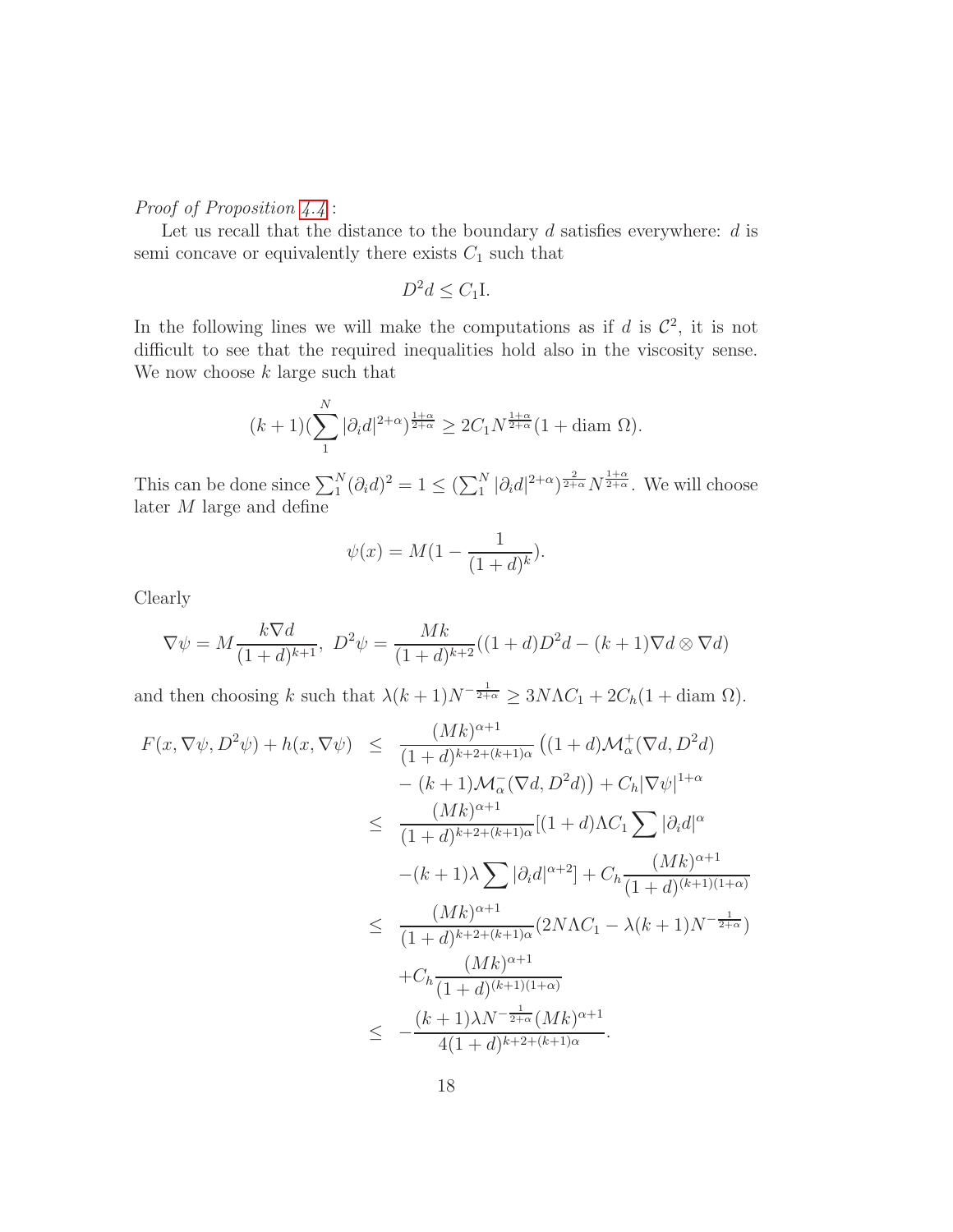It is clear that one can choose  $M$  large enough as soon as  $k$  is fixed as above in order that

$$
F(x, \nabla \psi, D^2 \psi) + h(x, \nabla \psi) \le -\|f\|_{\infty}.
$$

A similar computation leads to:

$$
F(x, \nabla(-\psi), D^2(-\psi)) + h(x, \nabla - \psi) \ge ||f||_{\infty}.
$$

# 5 The strong Maximum Principle

**Theorem 5.1.** Suppose that u is a supersolution of the equation  $F(x, \nabla u, D^2u)$ 0 in a domain  $\Omega$  and that  $u \ge 0$ . Then either  $u > 0$  in  $\Omega$  or  $u \equiv 0$ .

*Proof.* One can suppose that  $u > 0$ , on  $B(x_1, |x_1-x_0|)$ ,  $u(x_0) = 0$ ,  $R = |x_1-x_0|$ and we can assume that the annulus  $\frac{R}{2} \leq |x - x_1| \leq \frac{3R}{2}$  is included in  $\Omega$ . Let w be defined as

$$
w(x) = m(e^{-c|x-x_1|} - e^{-cR})
$$

for some c and  $m$  to be chosen. Without loss of generality we will suppose that  $x_1 = 0$  and denote  $r := |x - x_1| = |x|$ . We choose m so that on  $r = \frac{R}{2}$  $\frac{R}{2}$ ,  $w \leq u$ . In the sequel for simplicity we replace  $m$  by 1.

One has

$$
\nabla w = \frac{-cx}{r}e^{-cr}, \ D^2 w = e^{-cr}(\frac{c^2}{r^2} + \frac{c}{r^3})(x \otimes x) - \frac{c}{r}I
$$

and then, using the usual notation  $\Theta(\nabla w)$ ,  $H := \Theta(\nabla w)D^2w\Theta(\nabla w)$ , i.e.

$$
He^{c(\alpha+1)r} = \left(\frac{c}{r}\right)^{\alpha} \left( \left(\frac{c^2}{r^2} + \frac{c}{r^3}\right) \vec{i} \otimes \vec{i} - \frac{c}{r} \vec{j} \otimes \vec{j} \right)
$$

where  $\vec{i} = \sum |x_i|^{\frac{\alpha}{2}} x_i e_i$  and  $\vec{j} = \sum |x_i|^{\frac{\alpha}{2}} e_i$ .

We need to evaluate the eigenvalues of  $H$  and in particular prove that

$$
\mathcal{M}^-(H) > 0.
$$

For that aim let us note that  $(\vec{i}, \vec{j})^{\perp}$  is in the kernel of H. We introduce  $a = \frac{c^2}{r^2}$  $\frac{c^2}{r^2} + \frac{c}{r^3}$  $\frac{c}{r^3}$  and  $b = -\frac{c}{r}$  $\frac{c}{r}$ . Then the non zero eigenvalues of  $Hc^{-\alpha}e^{cr(1+\alpha)}$  are given by

$$
\mu^{\pm} = \frac{a|\vec{i}|^2 + b|\vec{j}|^2}{2} \pm \sqrt{\left(\frac{a|\vec{i}|^2 + b|\vec{j}|^2}{2}\right)^2 - ab(|\vec{i}|^2|\vec{j}|^2 - (\vec{i} \cdot \vec{j})^2)}.
$$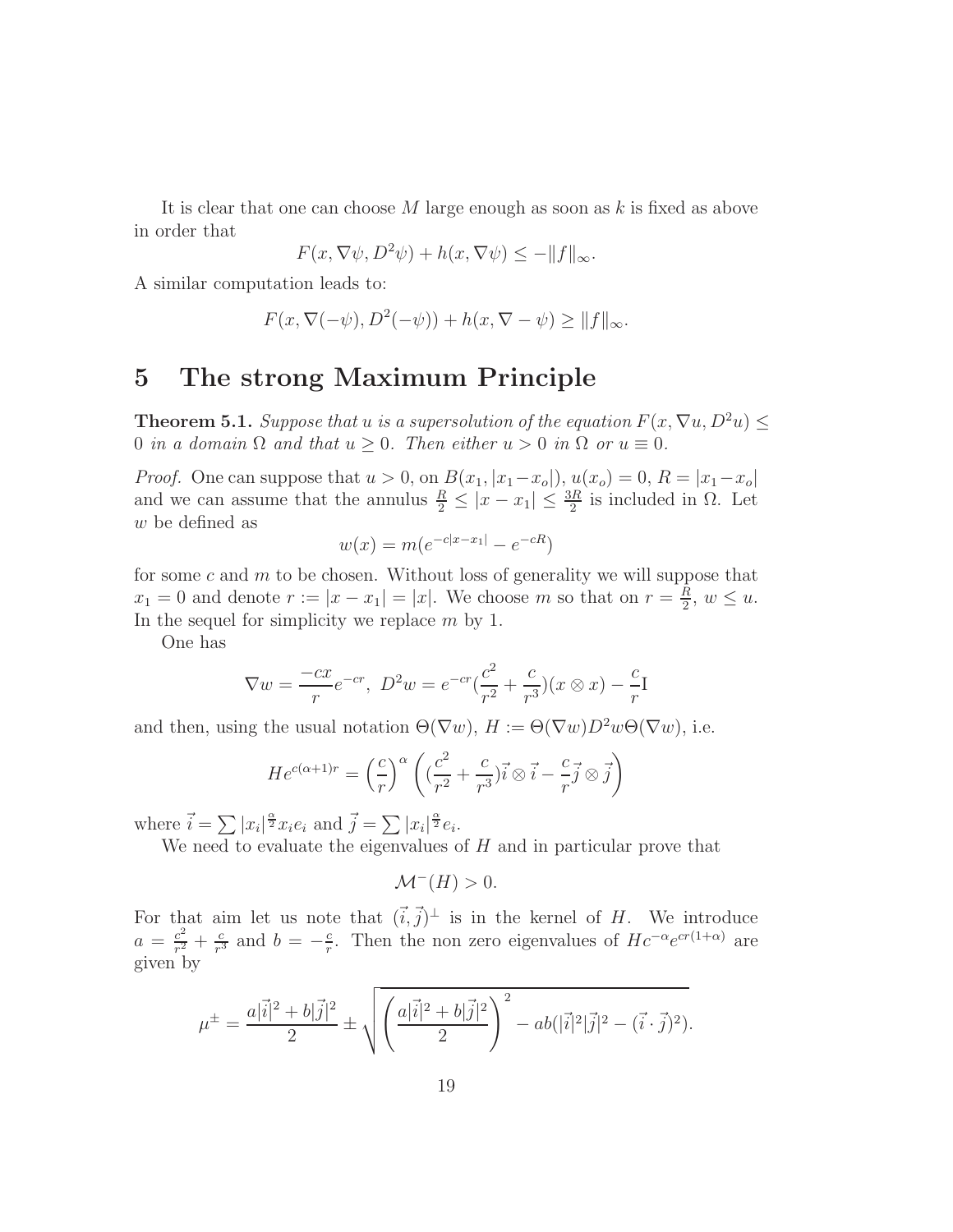Note that there exist constants  $c_i(N, \alpha)$  for  $i = 1, \dots 4$ , such that

$$
c_1(N,\alpha)\left(\frac{R}{2}\right)^{\alpha+2} \le c_1(N,\alpha)r^{\alpha+2} \le |\vec{i}|^2 \le c_2(N,\alpha)r^{\alpha+2} \le c_2(N,\alpha)\left(\frac{3R}{2}\right)^{\alpha+2}
$$
 and

and

$$
c_3(N,\alpha)\left(\frac{R}{2}\right)^{\alpha} \le c_3(N,\alpha)r^{\alpha} \le |\vec{j}|^2 \le c_4(N,\alpha)r^{\alpha} \le c_4(N,\alpha)\left(\frac{3R}{2}\right)^{\alpha}.
$$

Note that one can choose c large enough in order that for some constant  $c_5(N, \alpha)$ 

$$
a|\vec{i}|^2 + b|\vec{j}|^2 \ge c_1(N,\alpha) \left(\frac{R}{2}\right)^{\alpha+2} \frac{c^2}{r^2} - c_4(N,\alpha) \left(\frac{3R}{2}\right)^{\alpha} \frac{c}{r}
$$
  
  $\ge c_5(N,\alpha)c^2.$ 

On the other hand one can assume c large enough in order that

$$
4|ab|(|\vec{i}|^2|\vec{j}|^2 - (\vec{i} \cdot \vec{j})^2) \le 4\frac{c^3}{r^2}c_2(N,\alpha)c_4(N,\alpha)\left(\frac{3R}{2}\right)^{2\alpha+2}
$$
  

$$
\le c_6(N,\alpha)c^3
$$
  

$$
< [(\frac{\lambda+\Lambda}{\Lambda-\lambda})^2 - 1](c_5(N,\alpha)c^2))^2
$$
  

$$
\le [(\frac{\lambda+\Lambda}{\Lambda-\lambda})^2 - 1] (a|\vec{i}|^2 + b|\vec{j}|^2)^2.
$$

In particular this implies

$$
\lambda \mu^{+} + \Lambda \mu^{-} = \left( \frac{a|\vec{i}|^{2} + b|\vec{j}|^{2}}{2} \right) \left( (\lambda + \Lambda) + (\lambda - \Lambda) \sqrt{1 + 4 \frac{|ab| (|\vec{i}|^{2}|\vec{j}|^{2} - (\vec{i} \cdot \vec{j})^{2})}{(a|\vec{i}|^{2} + b|\vec{j}|^{2})^{2}}} \right) > 0
$$

i.e.  $\mathcal{M}^-(H) > 0$ . Using the comparison principle in the annulus  $\{\frac{R}{2} \leq |x-x_1| \leq$ 3R  $\frac{dR}{2}$  one obtains that  $u \geq w$ .

Observe that w touches u by below on  $x_o$ , and then, since w is  $\mathcal{C}^2$  around  $x<sub>o</sub>$ , by the definition of viscosity solution

$$
F(x_o, \nabla w(x_o), D^2 w(x_o)) \le 0.
$$

This contradicts the above computation.

Remark 5.2. As it is well known, the above proof can be used to see that on a point of the boundary where the interior sphere condition is satisfied, the Hopf principle holds.

 $\Box$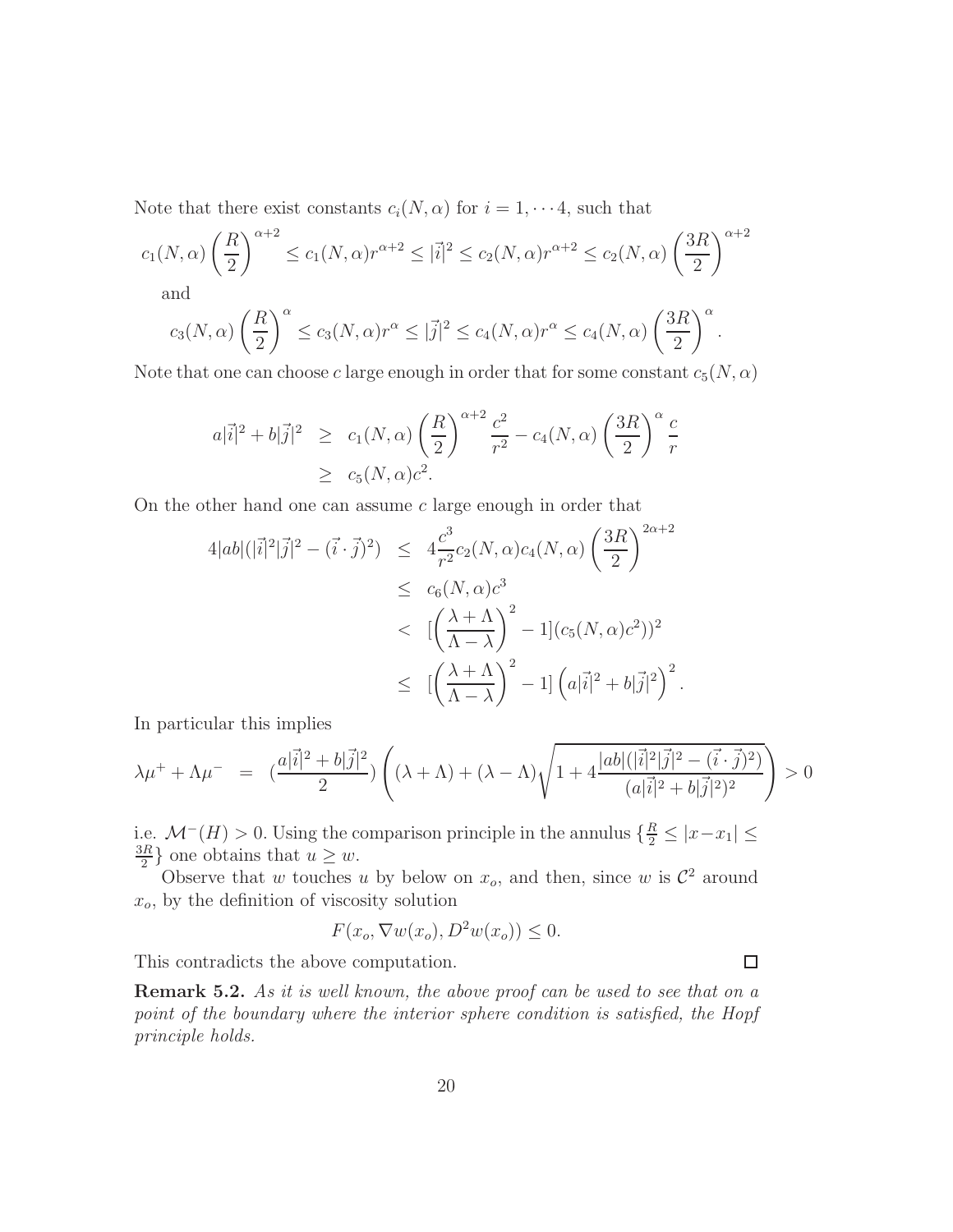# 6 Appendix: Proof of Lemma [3.2](#page-6-1)

The proof of Lemma [3.2](#page-6-1) is based on the following Lemma by Ishii

<span id="page-20-0"></span>**Lemma 6.1** (Ishii). Let A be a symmetric matrix on  $\mathbb{R}^{2N}$ . Suppose that  $U \in$  $USC(\mathbb{R}^N)$  and  $V \in USC(\mathbb{R}^N)$  satisfy  $U(0) = V(0)$  and, for all  $(x, y) \in (\mathbb{R}^N)^2$ ,

$$
U(x) + V(y) \le \frac{1}{2} ({}^t x, {}^t y) A\left(\begin{array}{c} x \\ y \end{array}\right).
$$

Then, for all  $\iota > 0$ , there exist  $X_{\iota}^U \in S$ ,  $X_{\iota}^V \in S$  such that

$$
(0, X_t^U) \in \bar{J}^{2,+}U(0), (0, X_t^V) \in \bar{J}^{2,+}V(0)
$$

and

$$
-(\frac{1}{\iota}+|A|)\left(\begin{array}{cc}I&0\\0&I\end{array}\right)\leq\left(\begin{array}{cc}X_{\iota}^U&0\\0&X_{\iota}^V\end{array}\right)\leq(A+\iota A^2).
$$

We can now start the proof of Lemma [3.2.](#page-6-1) The second order Taylor's expansion for  $\Phi$ , gives that for all  $\epsilon > 0$  there exists  $r > 0$  such that, for  $|x - \bar{x}|^2 + |\bar{y} - y|^2 \leq r^2$ ,

$$
u(x) - u(\bar{x}) - \langle D_1 \Phi(\bar{x}, \bar{y}) + 2M(\bar{x} - x_o), x - \bar{x} \rangle +
$$
  
+
$$
v(\bar{y}) - v(y) - \langle D_2 \Phi(\bar{x}, \bar{y}) + 2M(\bar{y} - x_o), y - \bar{y} \rangle
$$
  

$$
\leq \frac{1}{2} ({}^t (x - \bar{x}), {}^t (y - \bar{y})) (D^2 \Phi(\bar{x}, \bar{y}) + \epsilon I) \left( \begin{array}{c} x - \bar{x} \\ y - \bar{y} \end{array} \right)
$$
  
+
$$
M(|x - \bar{x}|^2 + |y - \bar{y}|^2).
$$

We now introduce the functions U and V defined, in the closed ball  $|x - \bar{x}|^2 +$  $|\bar{y} - y|^2 \le r^2$ , by

$$
U(x) = u(x + \bar{x}) - \langle D_1 \Phi(\bar{x}, \bar{y}) + 2M(\bar{x} - x_o), x \rangle - u(\bar{x}) - M|x|^2
$$

and

$$
V(y) = -v(y + \bar{y}) - \langle D_2\Phi(\bar{x}, \bar{y}) + 2M(\bar{y} - x_o), y \rangle + v(\bar{y}) - M|y|^2
$$

which we extend by some convenient negative constants in the complementary of that ball (see [\[16\]](#page-23-1) for details). Observe first that

$$
(0, X^U) \in \overline{J}^{2,+}U(0), (0, X^V) \in \overline{J}^{2,-}V(0)
$$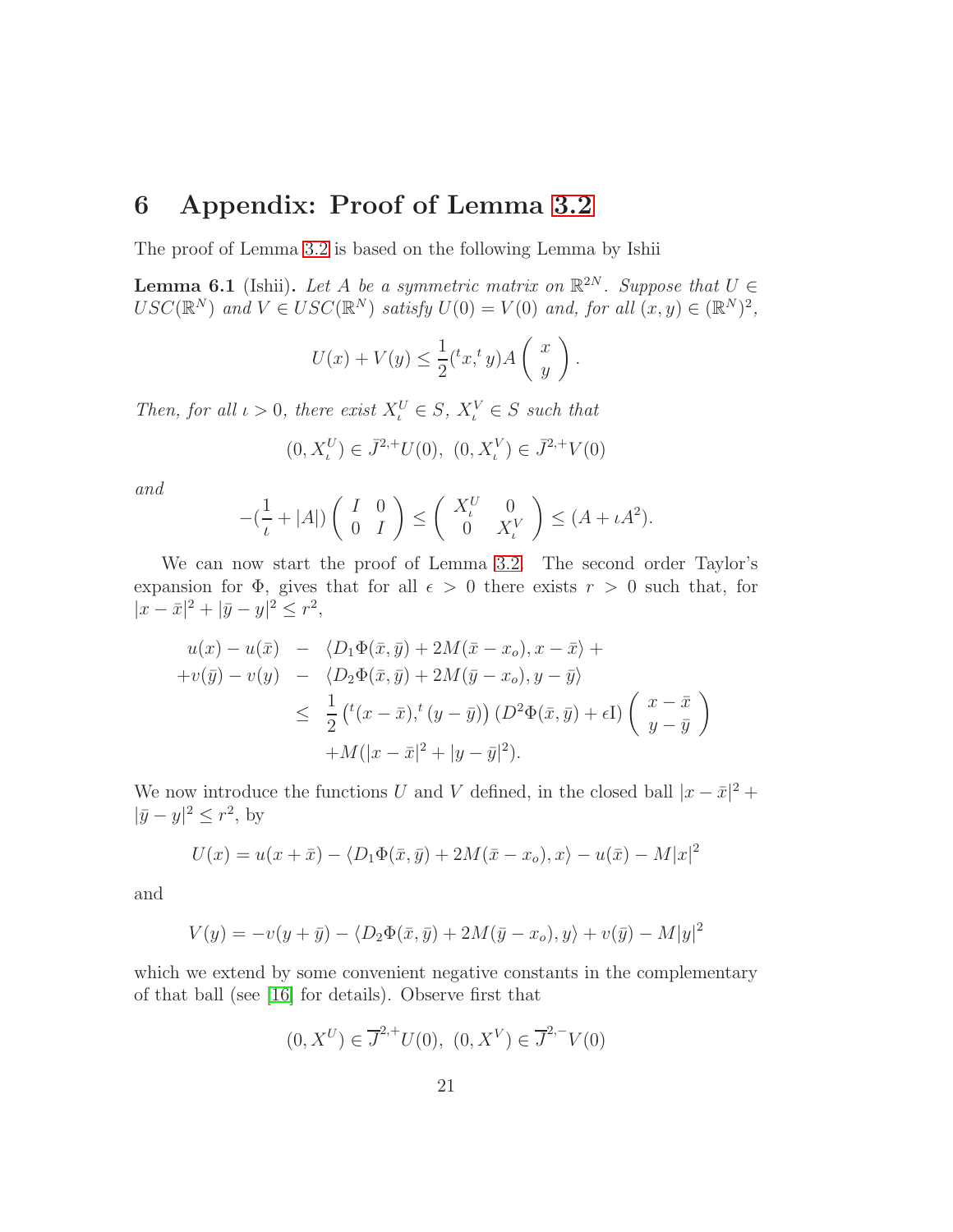is equivalent to

$$
(D_1\Phi(\bar{x}, \bar{y}) + 2M(\bar{x} - x_o), X^U + 2M\mathbf{I}) \in \overline{J}^{2,+}u(\bar{x})
$$

and

$$
(-D_2\Phi(\bar{x}, \bar{y}) - 2M(\bar{y} - x_o), -X^V - 2M\mathbf{I}) \in \overline{J}^{2,-}v(\bar{y}).
$$

We can apply Lemma [6.1,](#page-20-0) which gives that, for any  $\iota > 0$ , there exists  $(X_{\iota}, Y_{\iota})$ such that

$$
(D_1\Phi(\bar{x}, \bar{y}) + 2M(\bar{x} - x_o), X_\iota) \in \bar{J}^{2,+}u(\bar{x})
$$

and

$$
(-D_2\Phi(\bar{x}, \bar{y}) - 2M(\bar{y} - x_o), -Y_\iota) \in \bar{J}^{2,-}v(\bar{y})
$$

Choosing  $\epsilon$  such that  $2\epsilon\iota|D^2\Phi(\bar{x},\bar{y})| + \epsilon + \iota(\epsilon)^2 < 1$ , one gets

$$
-(\frac{1}{\iota}+|D^2\Phi|+1)\begin{pmatrix}I&0\\0&I\end{pmatrix} \leq \begin{pmatrix}X_{\iota}-2M\mathbf{I}&0\\0&Y_{\iota}-2M\mathbf{I}\end{pmatrix}
$$

$$
\leq (D^2\Phi+\iota(D^2\Phi)^2)+\begin{pmatrix}I&0\\0&I\end{pmatrix}.
$$

# <span id="page-21-3"></span>References

- [1] G. Barles, E. Chasseigne, C. Imbert, Hölder continuity of solutions of second-order non-linear elliptic integro-differential equations, J. Eur. Math. Soc. vol 13 (2011), p 1-26.
- <span id="page-21-2"></span>[2] J. Busca,M.J. Esteban, A. Quaas, Nonlinear eigenvalues and bifurcation problems for Puccis operator, Annales de lInstitut H. Poincaré, Analyse non-linéaire 22 (2005) 187206.
- <span id="page-21-0"></span>[3] M. Belloni B. Kawohl The Pseudo p-Laplace eigenvalue problem and viscosity solutions, ESAIM COCV, vol. 10, (2004), p 28-52.
- <span id="page-21-1"></span>[4] H. Berestycki, L. Nirenberg, S.R.S. Varadhan, The principal eigenvalue and maximum principle for second-order elliptic operators in general domains. Comm. Pure Appl. Math. 47 (1994), no. 1, 47-92.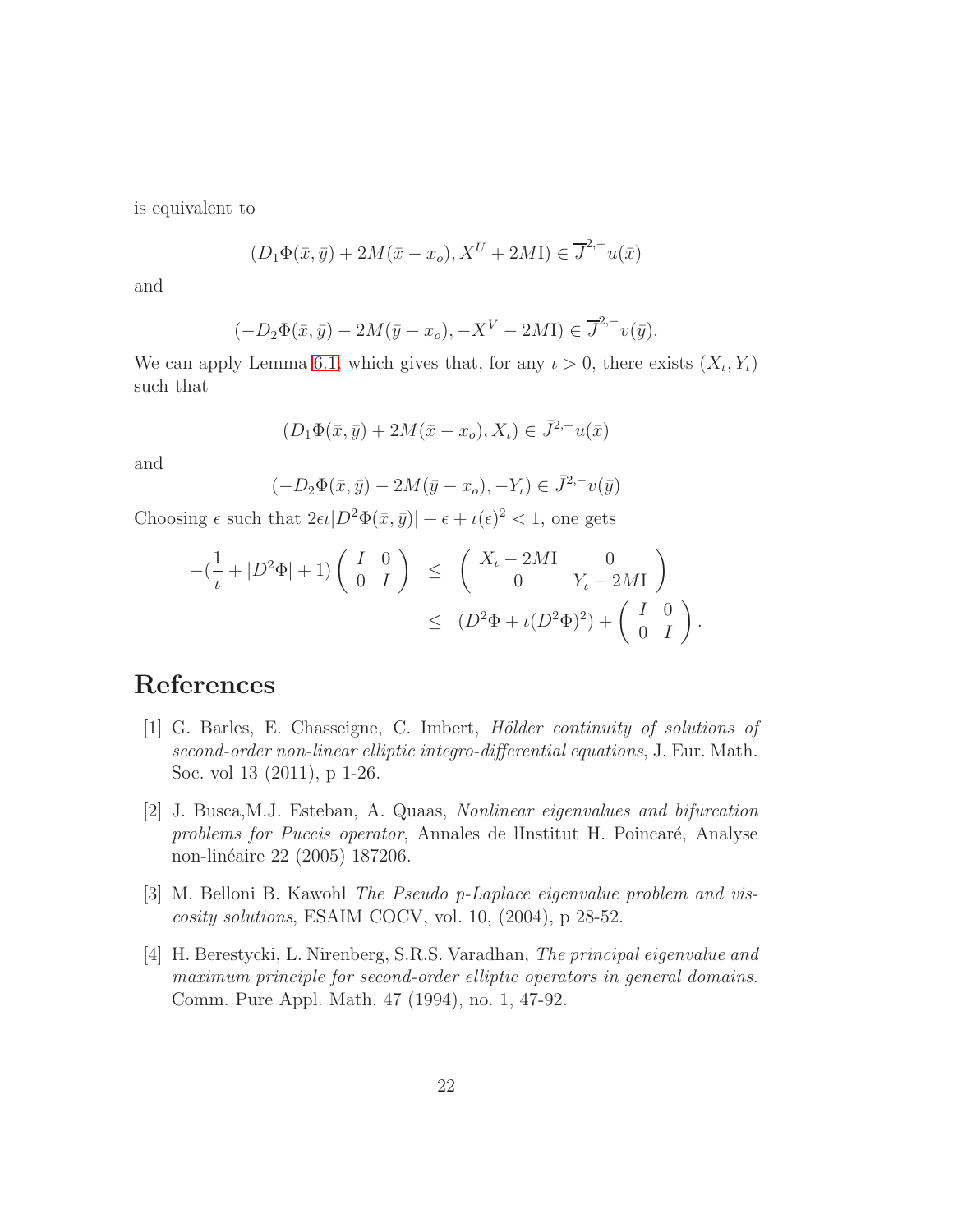- <span id="page-22-5"></span>[5] I. Birindelli, F. Demengel First eigenvalue and Maximum principle for fully nonlinear singular operators , Advances in Differential equations, Vol 11, Number 1, (2006) p. 91-119.
- <span id="page-22-7"></span>[6] I. Birindelli, F. Demengel,  $\mathcal{C}^{1,\beta}$  regularity for Dirichlet problems associated to fully nonlinear degenerate elliptic equations, ESAIM COCV, vol 20, Issue 40, (2014), p. 1009-1024. et https://hal.archives-ouvertes.fr.hal-01076713.
- <span id="page-22-4"></span>[7] P. Bousquet, L. Brasco, V. Julin, Lipschitz regularity for local minimizers of some widely degenerate problems, Calc. of Variations and Geometric Measure theory.<http://cvgmt.sns.it/paper/2515/>
- <span id="page-22-2"></span>[8] L. Brasco, G. Carlier, On certain anisotropic elliptic equations arising in congestion optimal transport : Local gradient bounds , Advances in Calculus of Variations, Vol 7, (2014), Issue 3,p 379-407.
- <span id="page-22-8"></span>[9] M.G. Crandall, H. Ishii, P.L. Lions User's guide to viscosity solutions of second order partial differential equations, Bull. Amer. Math. Soc. (N.S.) 27 (1992), no. 1, p 1-67.
- [10] F. Demengel, Lipschitz interior regularity for the viscosity and weak solutions of the Pseudo p-Laplacian Equation. Advances in Differential Equations, Vol. 21, Numbers 3-4, 2016.
- <span id="page-22-0"></span>[11] E. Di Benedetto,  $C^{1+\beta}$  local regularity of weak solutions of degenerate elliptic equations, Nonlinear Analysis, Theory, Methods and Applications, Vol. 7. No. 8. pp. 827-850, 1983.
- <span id="page-22-3"></span>[12] F Demengel, Lipschitz interior regularity for the viscosity and weak solutions of the Pseudo p-Laplacian Equation to appear in Advances in Differential equations.
- <span id="page-22-1"></span>[13] I. Fonseca, N. Fusco, P. Marcellini, An existence result for a non convex variational problem via regularity, ESAIM: Control, Optimisation and Calculus of Variations, Vol. 7, ( 2002), p 69-95.
- <span id="page-22-6"></span>[14] C. Imbert, Alexandroff-Bakelman-Pucci estimate and Harnack inequality for degenerate fully non-linear elliptic equations J. Differential Equations 250 (2011), no. 3, 1553-1574.